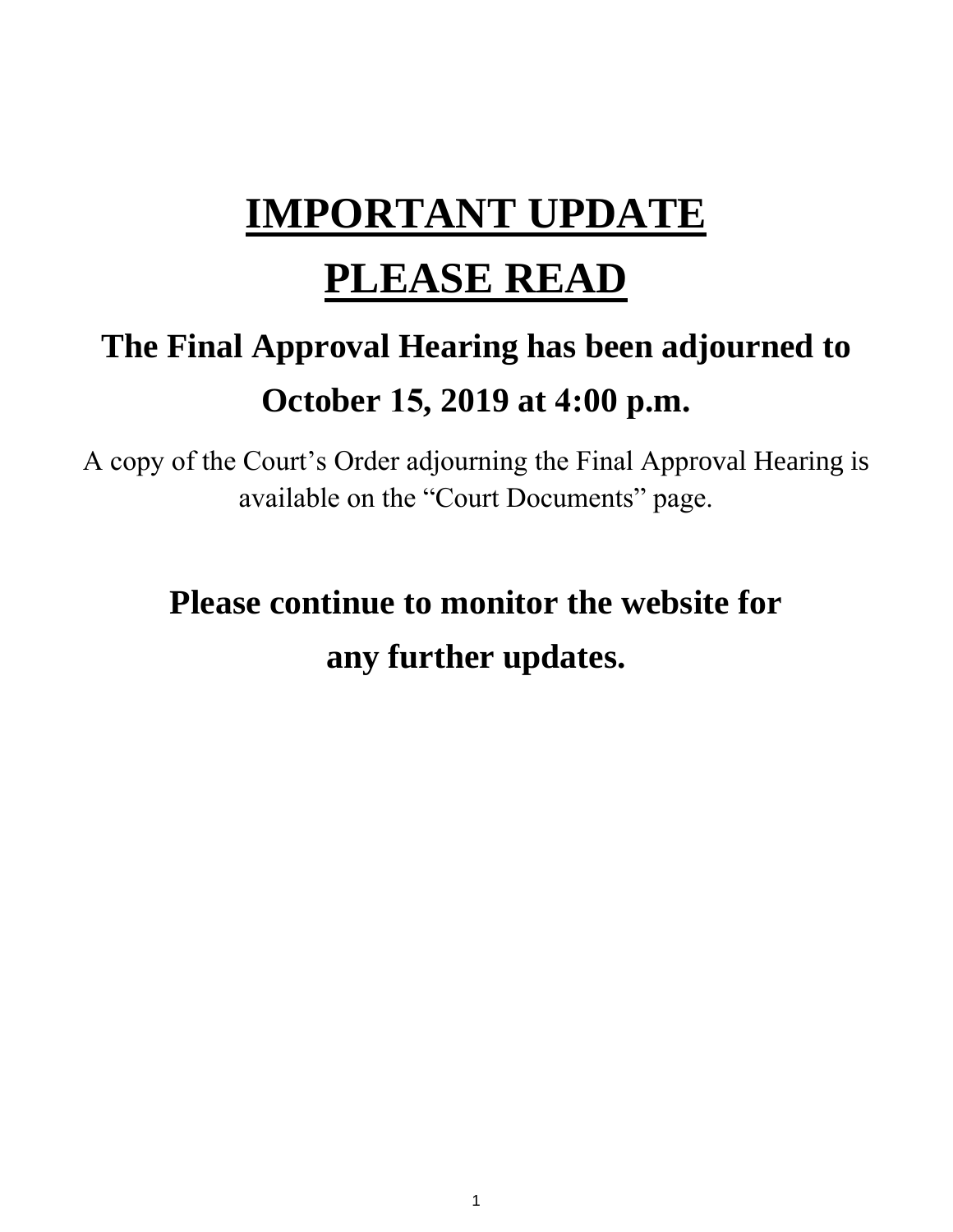## **UNITED STATES DISTRICT COURT FOR THE SOUTHERN DISTRICT OF NEW YORK**

BENJAMIN MICHAEL MERRYMAN, AMY WHITAKER MERRYMAN TRUST, B MERRYMAN AND A MERRYMAN 4TH GENERATION REMAINDER TRUST AND CHESTER COUNTY EMPLOYEES RETIREMENT FUND, individually and on behalf of all others similarly situated,

**CIVIL ACTION NO. 1:15-cv-09188-VEC**

Plaintiffs,

v.

JPMORGAN CHASE BANK, N.A.,

Defendant.

## **NOTICE OF (I) PENDENCY OF CLASS ACTION AND PROPOSED SETTLEMENT; (II) FINAL APPROVAL HEARING; AND (III) MOTION FOR ATTORNEYS' FEES AND REIMBURSEMENT OF LITIGATION EXPENSES**

**TO:** All Persons or entities who are or were holders (directly or indirectly, registered or beneficially) of or otherwise claim any entitlement to any payment (whether a dividend, rights offering, interest on capital, sale of shares or other distribution) in connection with: (1) the securities listed in Appendix 1 hereto (including any predecessor or successor securities) from November 21, 2010 to July 18, 2018, inclusive; or (2) the securities listed in Appendix 2 hereto (including any predecessor or successor securities) from November 21, 2012 to July 18, 2018, inclusive (collectively, the "Settlement Class").

## *A Federal Court authorized this Notice. This is not a solicitation from a lawyer.*

This notice ("Notice") is being issued pursuant to Rule 23 of the Federal Rules of Civil Procedure and an Order of the United States District Court for the Southern District of New York ("Court"). The purpose of this Notice is to advise you of the pendency of the above-captioned class action ("Litigation") and the proposed settlement of the Litigation for \$9.5 million ("Settlement") on the terms and provisions contained in the Stipulation and Agreement of Settlement dated June 12, 2018 ("Stipulation").<sup>1</sup> The Honorable Valerie E. Caproni is presiding over the Litigation. Judge Caproni has provisionally certified the proposed Settlement Class for purposes of settlement only, has approved this Notice to potential members of the Settlement Class and has scheduled a final settlement hearing for August 8, 2019, at 11:00 a.m. ("Final Approval Hearing"). The Final Approval Hearing will be held in Courtroom 443 of the Thurgood Marshall United States Courthouse, 40 Foley Square, New York, NY 10007.

The Settlement resolves claims by Benjamin Michael Merryman, Amy Whitaker Merryman Trust, B Merryman and A Merryman 4th Generation Remainder Trust (the "Merryman Plaintiffs") and Chester County Employees Retirement Fund (together with the Merryman Plaintiffs, "Plaintiffs"), that have been asserted on behalf of the Settlement Class against JPMorgan Chase Bank, N.A. ("Defendant" or "JPM"). Plaintiffs alleged that, during the relevant time period, JPM – as depositary bank for the issuance of the American Depositary Receipts or securities listed in Appendixes 1 and 2 hereto ("ADRs"), systematically deducted impermissible fees for conducting foreign exchange ("FX") from dividends and/or cash distributions issued by foreign companies, and owed to ADR holders. A more detailed description of the claims asserted by Plaintiffs in the Litigation, as well as the history of the Litigation, is set forth in ¶¶11-20 below.

As more fully described in ¶¶25-34 below, the Settlement provides for \$9.5 million ("Settlement Amount") to be paid by or on behalf of Defendant for the benefit of eligible Settlement Class Members, which amount has been deposited into an interestbearing escrow account. The Net Settlement Fund (*i.e.*, the Settlement Amount plus any and all interest earned thereon (the "Settlement Fund") less (i) any Taxes and Tax Expenses; (ii) any Notice and Administration Costs; and (iii) any attorneys' fees and Litigation Expenses awarded by the Court) will be distributed to eligible Settlement Class Members (i.e*.*, "Authorized Recipients") according to a Court-approved plan of allocation. The proposed Plan of Allocation is set forth in Exhibit 1 hereto.

**PLEASE NOTE**: Those Settlement Class Members who hold (or held) their eligible securities directly and are listed on the records of JPM's transfer agent (the "Registered Holder Settlement Class Members") *do not* have to take any action in order to be eligible to receive a payment from the Settlement. However, those Settlement Class Members who hold (or held) their eligible securities through a bank, broker or other nominee and are not listed on the records of JPM's transfer agent (the "Non-Registered Holder Settlement Class Members") must complete and submit a valid Claim Form in order to be eligible to receive a payment from the Settlement. *See* ¶¶35-38 below.

Any questions regarding this Notice, the Litigation, the Settlement or your eligibility to participate in the Settlement should be directed to Lead Counsel: Sharan Nirmul, Esq., Kessler Topaz Meltzer & Check, LLP, 280 King of Prussia Road, Radnor, PA

 $\overline{a}$ <sup>1</sup> The Stipulation can be viewed at www.JPMorganADRFXSettlement.com. Any capitalized terms used in this Notice that are not otherwise defined herein shall have the meanings ascribed to them in the Stipulation.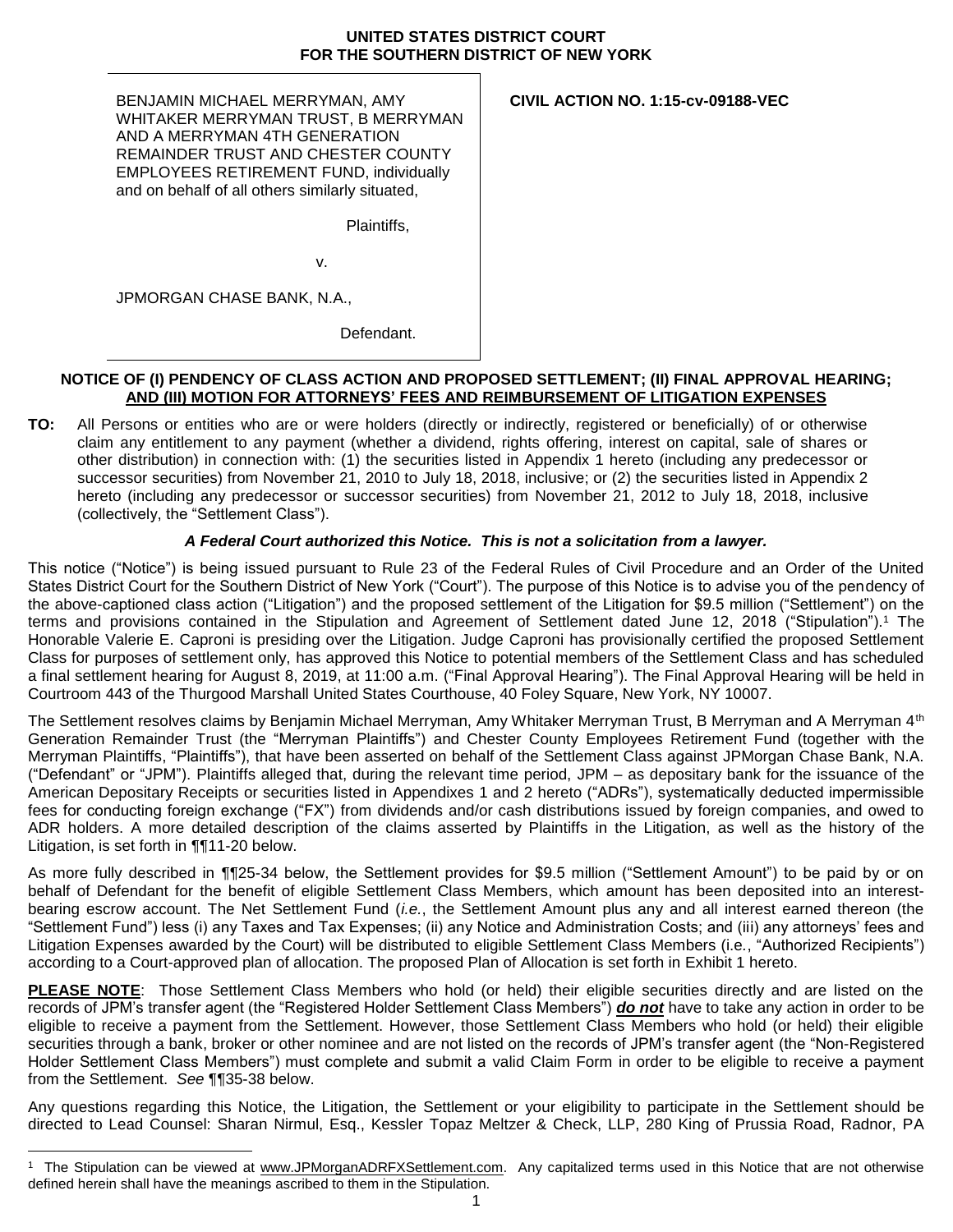19087, (610) 667-7706, info@ktmc.com, www.ktmc.com. Further information may be obtained by contacting the Court-authorized Claims Administrator, KCC Class Action Services, at *JPMorgan ADR FX Settlement*, c/o KCC Class Action Services, P.O. Box 404068, Louisville, KY 40233-4068, 1-866-637-9457, info@JPMorganADRFXSettlement.com. **Please DO NOT contact the Court, the Clerk's office, JPM, or its counsel. All questions should be directed to either Lead Counsel or the Claims Administrator.** 

**IF YOU ARE A SETTLEMENT CLASS MEMBER, PLEASE READ THIS NOTICE CAREFULLY. This Notice explains important rights you may have, including the possible receipt of cash from the Settlement. If you are a member of the Settlement Class, your legal rights will be affected whether or not you act.**

| A SUMMARY OF YOUR LEGAL RIGHTS AND OPTIONS IN THIS SETTLEMENT                                                                                                                       |                                                                                                                                                                                                                                                                                                                                                                                                                                                                                                                |  |  |  |  |
|-------------------------------------------------------------------------------------------------------------------------------------------------------------------------------------|----------------------------------------------------------------------------------------------------------------------------------------------------------------------------------------------------------------------------------------------------------------------------------------------------------------------------------------------------------------------------------------------------------------------------------------------------------------------------------------------------------------|--|--|--|--|
| SUBMIT A CLAIM FORM POSTMARKED NO<br><b>LATER THAN SEPTEMBER 19, 2019,</b><br><b>UNLESS YOU ARE A REGISTERED HOLDER</b><br><b>SETTLEMENT CLASS MEMBER.</b>                          | If you are a Non-Registered Holder Settlement Class Member (as defined above),<br>this is the only way for you to be eligible to receive a payment from the Settlement.<br>If you are a Registered Holder Settlement Class Member (as defined above),<br>you do not need to take any further action (i.e., submit a Claim Form) to be<br>eligible to receive a payment from the Settlement.                                                                                                                    |  |  |  |  |
| <b>EXCLUDE YOURSELF FROM THE</b><br>SETTLEMENT CLASS BY SUBMITTING A<br><b>WRITTEN REQUEST FOR EXCLUSION SO</b><br>THAT IT IS <i>RECEIVED</i> NO LATER THAN<br><b>JULY 3, 2019.</b> | If you are a member of the Settlement Class and choose to exclude yourself<br>from the Settlement Class, you will not be eligible to receive any payment from<br>the Settlement. This is the only option that allows you ever to be part of any<br>other lawsuit against the Defendant or any of the other Released Defendant<br>Parties concerning the Released Claims. See 1143-48 below for details.                                                                                                        |  |  |  |  |
| <b>OBJECT TO THE SETTLEMENT BY</b><br>SUBMITTING A WRITTEN OBJECTION SO<br>THAT IT IS RECEIVED NO LATER THAN<br><b>JULY 3, 2019.</b>                                                | If you do not like the proposed Settlement, the proposed Plan of Allocation,<br>and/or Lead Counsel's request for attorneys' fees and reimbursement of<br>Litigation Expenses, you may write to the Court and explain why you do not<br>like them. You can only object to the Settlement, the Plan of Allocation or the<br>fee and expense request if you are a Settlement Class Member and you do<br>not exclude yourself from the Settlement Class. See 1153-59 below for details.                           |  |  |  |  |
| FILE A NOTICE OF INTENTION TO APPEAR<br>SO THAT IT IS RECEIVED NO LATER THAN<br>JULY 3, 2019, AND GO TO THE FINAL<br><b>APPROVAL HEARING ON</b><br><b>AUGUST 8, 2019.</b>           | Filing a written objection and notice of intention to appear by<br>July 3, 2019, allows you to speak in Court, at the discretion of the Court, about<br>the fairness of the proposed Settlement, the proposed Plan of Allocation, and/or<br>Lead Counsel's request for attorneys' fees and reimbursement of Litigation<br>Expenses. If you submit a written objection, you may (but you do not have to)<br>attend the hearing and, at the discretion of the Court, speak to the Court about<br>your objection. |  |  |  |  |
| <b>DO NOTHING.</b>                                                                                                                                                                  | You will remain a member of the Settlement Class, which means that you give up<br>your right to sue the Defendant or any of the other Released Defendant Parties<br>about the claims that are resolved by the Settlement and you will be bound by any<br>judgments or orders entered by the Court in the Litigation. Please Note: If you<br>are a Non-Registered Holder Settlement Class Member and do nothing, you<br>will not be eligible to receive a payment from the Settlement.                          |  |  |  |  |

### **WHAT THIS NOTICE CONTAINS**

| <b>SUMMARY OF THE SETTLEMENT</b>                              | Page 3 |
|---------------------------------------------------------------|--------|
| <b>BASIC INFORMATION</b>                                      |        |
| What Is The Purpose Of This Notice?                           | Page 4 |
| What Is This Litigation About? What Has Happened So Far?      | Page 4 |
| Why Is This Litigation A Class Action?                        | Page 5 |
| Why Is There A Settlement?                                    | Page 5 |
| How Do I Know If I Am Part Of The Settlement Class?           | Page 5 |
| What Does The Settlement Provide?                             | Page 6 |
| How Do I Participate In The Settlement? What Do I Need To Do? | Page 7 |
| What Will Be My Share Of The Settlement Fund?                 | Page 8 |
| When Will I Receive My Payment?                               | Page 8 |
| Can I Exclude Myself From The Settlement Class?               | Page 8 |
| THE LAWYERS REPRESENTING YOU                                  |        |
| Do I Have A Lawyer In This Case?                              | Page 9 |
| How Will The Lawyers Be Paid?                                 | Page 9 |
| <b>OBJECTIONS</b>                                             |        |
| How Do I Tell The Court If I Do Not Like The Settlement?      | Page 9 |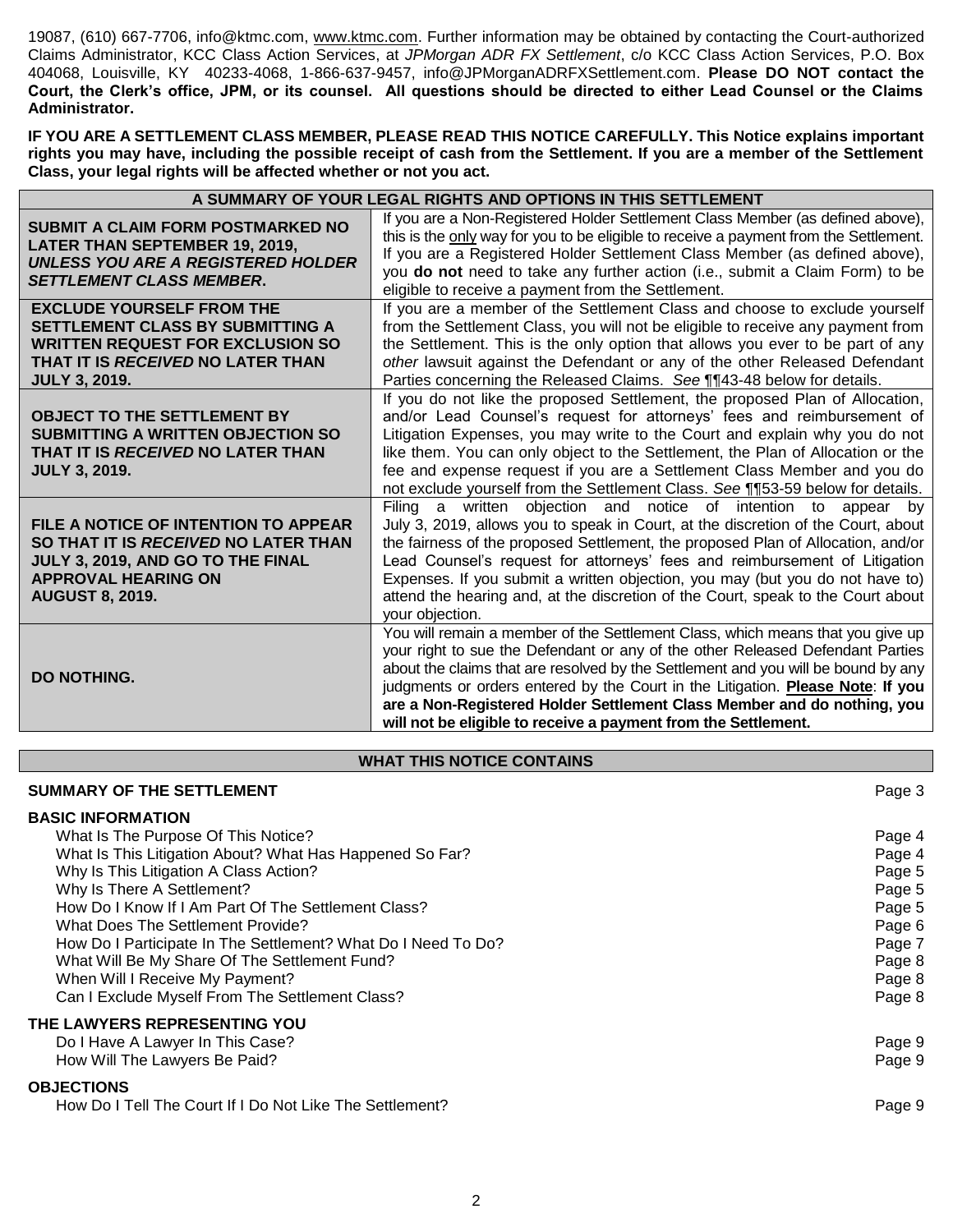| When And Where Will The Court Decide Whether To Approve The Settlement?<br>Do I Have To Come To The Hearing?<br>May I Speak At The Hearing | Page 10<br>Page 10<br>Page 10 |
|--------------------------------------------------------------------------------------------------------------------------------------------|-------------------------------|
| <b>IF YOU DO NOTHING</b><br>What Happens If I Do Nothing At All?                                                                           | Page 11                       |
| <b>GETTING MORE INFORMATION</b><br>How Do I Get More Information?                                                                          | Page 11                       |
| LISTS OF ADRS AT ISSUE IN THE LITIGATION                                                                                                   | Appendixes 1 & 2              |
| PLAN OF ALLOCATION OF NET SETTLEMENT FUND                                                                                                  | Exhibit 1                     |
| <b>SUMMARY OF THE SETTLEMENT</b>                                                                                                           |                               |
| As described in more detail below (and in the operative complaint filed in the Litigation), Plaintiffs alleged that                        |                               |

intiffs alleged that during the relevant time period, Defendant, JPM, as depositary bank for the issuance of ADRs, systematically deducted impermissible fees for conducting FX from dividends and/or cash distributions issued by foreign companies, and owed to ADR holders. A copy of the operative complaint in the Litigation – the [Corrected] Amended Class Action Complaint, dated November 28, 2016 ("Amended Class Action Complaint"), is available on the website for the Settlement, www.JPMorganADRFXSettlement.com.

2. An Escrow Account has been established to hold the Settlement Amount prior to being distributed to Authorized Recipients pursuant to the Court-approved plan of allocation. After the Settlement becomes Final and pursuant to Order of the Court, the Net Settlement Amount will be distributed to Authorized Recipients. Plaintiffs' damages expert estimates that the Settlement Class's recovery represents nearly thirty percent of the damages that he calculated from the alleged ADR FX practices for the relevant securities. **This is only an estimate.** JPM does not concede the accuracy of Plaintiffs' damages expert's calculation, or that there were any damages. A Settlement Class Member's Recognized Claim, as explained in the Plan of Allocation, reflects Plaintiffs' view of the purported margin(s) retained by JPM for FX conversions of ADR dividends and cash distributions. A Settlement Class Member's actual recovery will be based upon the Net Settlement Fund, which will consist of the Settlement Fund, less certain amounts to be deducted from the Settlement Fund as described in the Stipulation, including expenses associated with providing notice to the Settlement Class, Court-awarded attorneys' fees and Litigation Expenses (including any Service Awards to Plaintiffs for the effort and time spent by them in connection with the prosecution of the Litigation), Taxes and Tax Expenses, and other costs related to the administration of the Settlement Fund and implementation of the Plan of Allocation, and will be allocated in accordance with the plan of allocation approved by the Court. (*See* ¶¶38-41 below and the proposed Plan of Allocation attached as Exhibit 1).

3. The Settlement Class is defined as follows:

**THE COURT'S FINAL APPROVAL HEARING**

**All Persons or entities who are or were holders (directly or indirectly, registered or beneficially) of or otherwise claim any entitlement to any payment (whether a dividend, rights offering, interest on capital, sale of shares or other distribution) in connection with: (1) the securities listed in Appendix 1 hereto (including any predecessor or successor securities) from November 21, 2010 to July 18, 2018, inclusive; or (2) the securities listed in Appendix 2 hereto (including any predecessor or successor securities) from November 21, 2012 to July 18, 2018, inclusive.**

**Please Note:** There are exceptions to being included in the Settlement Class. A description of those Persons excluded by definition from the Settlement Class is provided below in ¶24.

4. As with any litigation, the Settling Parties would face an uncertain outcome of continuing this Litigation. Absent the Settlement, orders and appeals on class certification, summary judgment and a trial could result in a judgment or verdict greater or less than the recovery obtained by the Settlement, or no recovery at all. This Litigation has been hotly contested from the outset. Throughout this Litigation, Plaintiffs and JPM have disagreed on both liability and damages. JPM, among other things: (1) has denied, and continues to deny, the material allegations of the Amended Class Action Complaint; (2) has denied, and continues to deny, any wrongdoing or liability whatsoever; (3) would contest the propriety of class certification; (4) believes that its actions were a proper exercise of its judgment and were in good faith and in its best judgment, and complied with all applicable laws, rules, regulations, codes, market practices, and standards; (5) would assert certain other defenses if the Settlement is not consummated; and (6) is entering into the Settlement solely to avoid the cost, disruption, and uncertainty of continued litigation. The Settling Parties have taken into account the uncertainty and risks inherent in this Litigation, particularly its complex nature, and have concluded that it is desirable that this Litigation be fully and finally settled on the terms and conditions set forth in the Stipulation.

5. Over the course of this Litigation, the Settling Parties briefed motions to dismiss the complaints in the Litigation and engaged in discovery efforts, which included Defendant's production of over 250,000 pages of documents, Plaintiffs' production of over 10,000 pages of documents, six depositions and the exchange of Plaintiffs' expert report in support of class certification. The Settling Parties' discovery efforts were ongoing when the Settlement was reached.

6. Lead Counsel in this Litigation, on behalf of Plaintiffs' counsel, will apply to the Court for an award of attorneys' fees in an amount not to exceed 33⅓% of the Settlement Amount and reimbursement of Litigation Expenses of Plaintiffs' counsel in an amount not to exceed \$400,000, plus interest earned on these amounts. Plaintiffs will share in the allocation of the money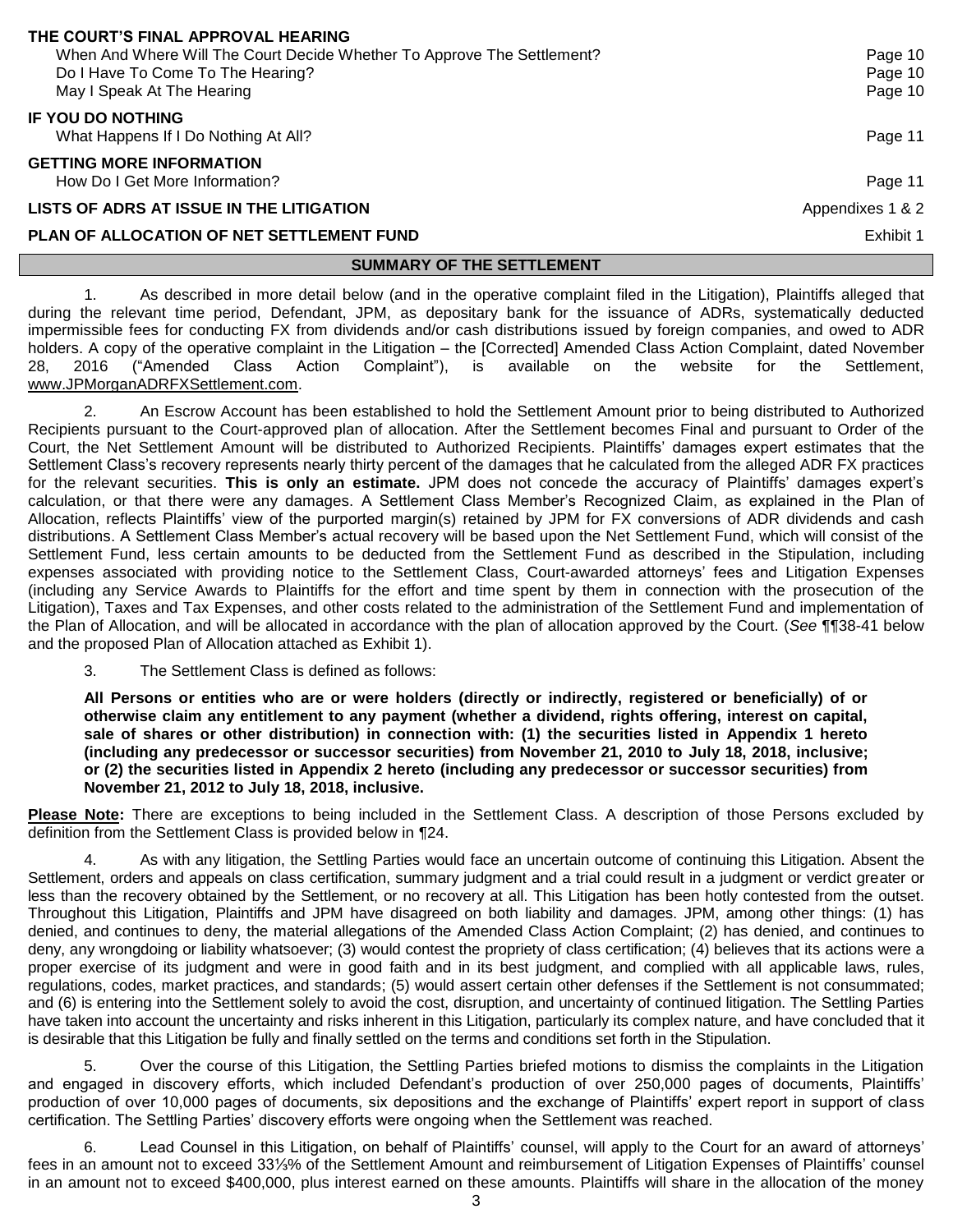paid to members of the Settlement Class on the same basis and to the same extent as all other members of the Settlement Class, except that, in addition thereto, Plaintiffs may apply to the Court for Service Awards of up to \$50,000 in the aggregate. Any Service Award granted to Plaintiffs by the Court will be payable from the Settlement Fund, and will compensate Plaintiffs for their effort and time spent in connection with the prosecution of the Litigation, as supported by adequate written documentation of such effort and time. The aggregate amount of Service Awards (i.e., \$50,000) is reflected in the maximum amount of Litigation Expenses set forth above.

## **BASIC INFORMATION**

### **What Is The Purpose Of This Notice?**

7. The Court has directed the issuance of this Notice to inform potential members of the Settlement Class about the proposed Settlement with JPM before the Court decides whether to approve the Settlement. If the Court approves the Settlement, and any related objections and appeals are favorably resolved, the Settlement Amount, net of the costs, fees and expenses described herein, will be allocated among eligible Settlement Class Members according to a Court-approved plan of allocation and the Released Defendant Parties and Released Plaintiff Parties will be released from all Released Claims and Released Defendant Claims, respectively, as set forth in the Stipulation.

8. This Notice explains the Litigation, the Settlement, your legal rights (if you are a Settlement Class Member as defined in ¶24), what benefits are available, who is eligible for them, and how you will receive your portion of the benefits. The Notice also informs you of the Final Approval Hearing to be held by the Court to consider the fairness, reasonableness and adequacy of the Settlement and to consider Lead Counsel's motion for an award of attorneys' fees and reimbursement of Litigation Expenses from the Settlement Amount, which may include Service Awards to Plaintiffs.

- 9. The Final Approval Hearing will be on **August 8, 2019 at 11:00 a.m.**, before the Honorable Valerie E. Caproni in the United States District Court for the Southern District of New York, Courtroom 443 of the Thurgood Marshall United States Courthouse, 40 Foley Square, New York, NY 10007, to determine:
- whether the Settlement should be approved as fair, reasonable and adequate;
- whether the Amended Class Action Complaint should be dismissed with prejudice pursuant to the terms of the Settlement;
- whether the Notice and the means of dissemination thereof pursuant to the Settlement: (i) were appropriate and reasonable and constituted due, adequate, and sufficient notice to all Persons entitled to such notice; and (ii) met all applicable requirements of the Federal Rules of Civil Procedure, and any other applicable law; and
- whether Lead Counsel's application for attorneys' fees and reimbursement of Litigation Expenses, including Service Awards to Plaintiffs, should be approved.

10. The issuance of this Notice is not an expression of the Court's opinion on the merits of any claim in this Litigation, and the Court still has to decide whether to approve the Settlement. If the Court approves the Settlement, payment to Authorized Recipients will be made after all related appeals, if any, are favorably resolved. It is always uncertain whether such appeals can be favorably resolved, and resolving them can take time, perhaps more than a year. Please be patient.

### **What Is This Litigation About? What Has Happened So Far?**

11. On May 1, 2015, the Merryman Plaintiffs filed a complaint in the action captioned *Merryman et al. v. JPMorgan Chase Bank, N.A.*, 15-5100-TLB (W.D. Ark.) ("Arkansas Complaint"). The Arkansas Complaint asserted claims for breach of contract, breach of implied covenant of good faith and fair dealing and conversion. On July 10, 2015, JPM moved to dismiss, or, in the alternative, to transfer the Arkansas Complaint to the Southern District of New York. The Merryman Plaintiffs opposed JPM's motion. On November 19, 2015, the court granted JPM's motion to dismiss the Arkansas Complaint without prejudice on the grounds that the court lacked personal jurisdiction over JPM.

12. On November 21, 2015, the Merryman Plaintiffs filed the initial complaint in the Litigation (i.e., the "Class Action Complaint") asserting claims for breach of contract, breach of implied covenant of good faith and fair dealing and conversion. As noted above, Plaintiffs alleged that during the relevant time period, JPM, as depositary bank for the issuance of ADRs, systematically deducted impermissible fees from dividends and/or cash distributions issued by foreign companies, and owed to ADR holders. More specifically, as Plaintiffs alleged, JPM assigned FX rates to the conversion of non-U.S. dollar-based dividends and cash distributions by foreign companies, which reflected a spread that was added to the FX rate JPM actually received at the time of the conversion. As a result of its practice of adding a spread to FX rates, Plaintiffs alleged that JPM improperly retained millions of dollars from dividends and cash distributions owed and payable to the class.

13. On January 22, 2016, JPM moved to dismiss the Class Action Complaint and/or stay all claims relating to the Chungwha Deposit Agreement in favor of arbitration. The Merryman Plaintiffs opposed JPM's motion on February 22, 2016. On August 30, 2016, the Court heard argument on JPM's motion to dismiss and, on September 29, 2016, entered its Memorandum Opinion & Order granting in part and denying in part the motion ("September 29 Order"). Specifically, the Court: (i) denied JPM's motion to dismiss the breach of contract claim for failure to state a claim on which relief could be granted; and (ii) granted JPM's motion as to the breach of contract claims that accrued more than five years before the commencement of the lawsuit. By the September 29 Order, the Court also granted JPM's motion to dismiss as to the Merryman Plaintiffs' claims for breach of the implied covenant of good faith and fair dealing, conversion, and punitive damages; granted JPM's motion to compel arbitration of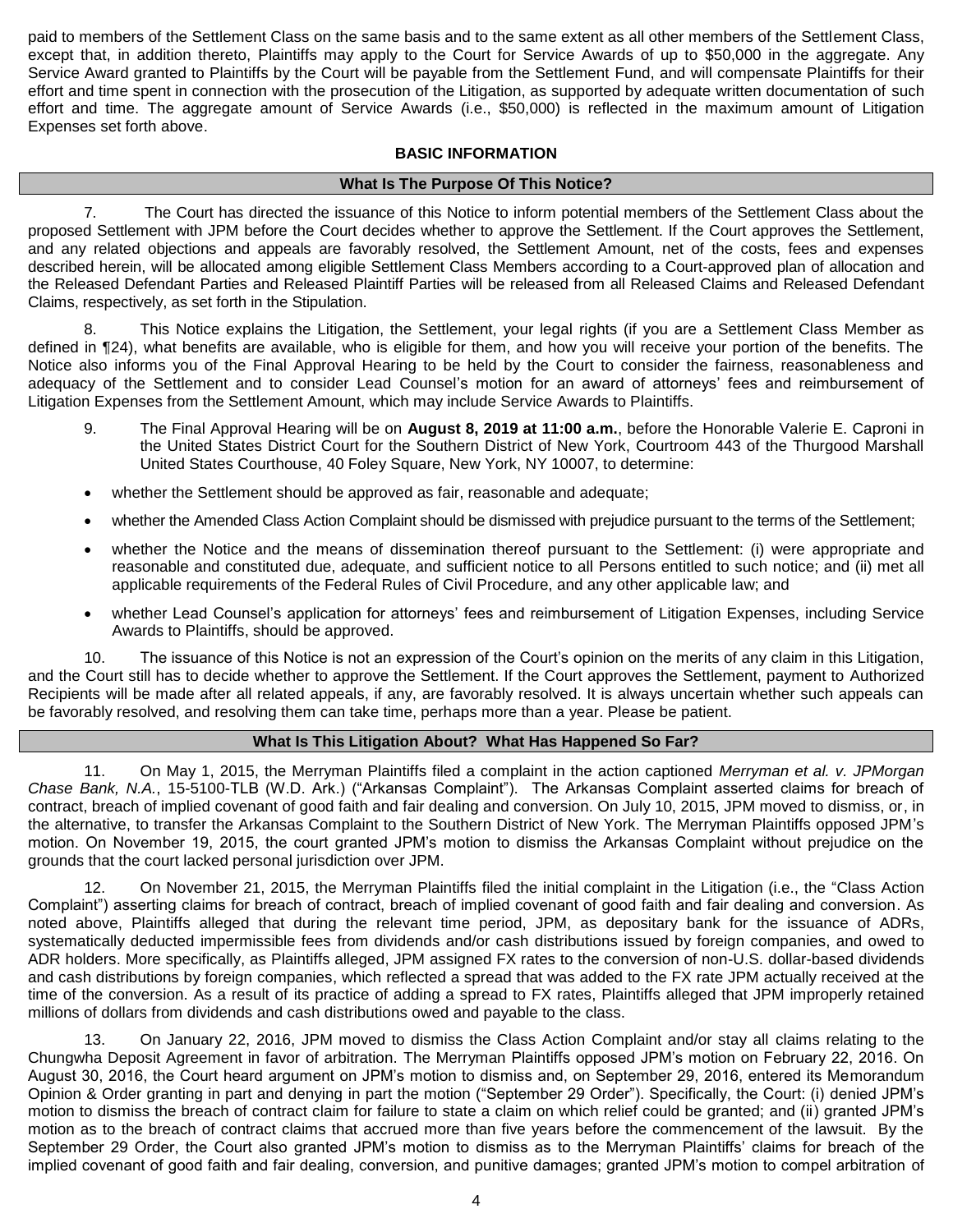all claims relating to the Chungwha ADR; and granted JPM's motion to deny the Merryman Plaintiffs' standing to represent ADR holders who held ADRs in which the Merryman Plaintiffs did not invest.

14. On October 13, 2016, the Merryman Plaintiffs moved for partial reconsideration of the September 29 Order, which JPM opposed on October 31, 2016. By Memorandum Opinion & Order entered February 2, 2017, the Court denied the Merryman Plaintiffs' motion for partial reconsideration of the September 29 Order.

15. In the meantime, on October 28, 2016, the Court entered an order that, among other things, permitted the Merryman Plaintiffs to amend the Class Action Complaint. In accordance with that Order, Plaintiffs filed the Amended Class Action Complaint, which added Chester County Employees Retirement Fund as a plaintiff. Plaintiffs filed a corrected version of their complaint on November 28, 2016.

16. JPM moved to dismiss the Amended Class Action Complaint on January 13, 2017. Plaintiffs filed their opposition to JPM's partial motion to dismiss the Amended Class Action Complaint on February 13, 2017, related to statute of limitations issues. On May 5, 2017, the Court entered its Memorandum Opinion & Order granting JPM's motion in its entirety as it related to statute of limitations issues.

17. JPM answered the Amended Class Action Complaint on May 19, 2017. Thereafter, Plaintiffs and Defendant commenced discovery, which included Defendant producing over 250,000 pages of documents, Plaintiffs producing over 10,000 pages of documents, six depositions and the exchange of Plaintiffs' expert report in support of class certification.

18. While discovery efforts were ongoing, Lead Counsel and Defendant's Counsel began discussing the possibility of resolving the Litigation. Following hard-fought, arm's-length negotiations spanning the course of several months, the Settling Parties reached an agreement in principle to settle the Litigation and executed a term sheet setting forth the material terms of their agreement on April 12, 2018. On the same day, the Settling Parties notified the Court of the Term Sheet.

19. Over the next two months, the Settling Parties negotiated and documented the specific terms and conditions of the Settlement, which are embodied in the Stipulation dated June 12, 2018. The Stipulation can be viewed at www.JPMorganADRFXSettlement.com.

20. Thereafter, on July 18, 2018, the Court entered the Preliminary Approval Order, authorizing that this Notice be sent to potential Settlement Class Members and scheduling the Final Approval Hearing to consider whether to grant final approval of the Settlement, among other things. On March 25, 2019, the Court entered an Order approving certain modifications to the notice plan.

## **Why Is This Litigation A Class Action?**

21. In a class action, one or more individuals or entities, referred to as "plaintiffs," sue on behalf of individuals and entities who have similar claims. All of the Persons on whose behalf Plaintiffs in this Litigation are suing are members of a "class" referred to in this Notice as Settlement Class Members or members of the Settlement Class. Because Plaintiffs believe that the wrongful conduct alleged in this case affected all holders of the JPM-sponsored ADRs at issue in the Litigation (reflected in Appendixes 1 & 2 hereto) in the same way, Plaintiffs filed their case as putative class action. The Settlement Class has been provisionally certified by the Court for purposes of effectuating the Settlement.

### **Why Is There A Settlement?**

22. The Court has not expressed any opinions or reached any decisions on the ultimate merits of Plaintiffs' claims against JPM. Instead, Plaintiffs and JPM have agreed to a Settlement to resolve the Litigation. In reaching the Settlement, the Settling Parties have avoided the cost and time of further litigation, including the costs and expenses involved in completing discovery, class certification briefing, summary judgment briefing, a trial, post-trial briefing and potential appeals. As with any litigation, Plaintiffs would face an uncertain outcome if this case proceeded. Pursuing the Litigation against JPM could result in a verdict offering relief greater than this Settlement, a verdict for less money than Plaintiffs have obtained through this Settlement, or no recovery at all. Based on these risks and an evaluation of other unique risks presented by this case, Plaintiffs and Lead Counsel believe the Settlement is in the best interests of all members of the Settlement Class. Additional information concerning the Settlement and these factors is available on the website, www.JPMorganADRFXSettlement.com.

23. As stated above, the Settlement is the product of hard-fought, arm's-length negotiations between Lead Counsel and Defendant's Counsel, both of which are very experienced with respect to complex litigation of this type. Lead Counsel believes the proposed Settlement is fair, reasonable and adequate and in the best interest of the Settlement Class.

## **How Do I Know If I Am Part Of The Settlement Class?**

24. The Court has provisionally certified the following Settlement Class:

**All Persons or entities who are or were holders (directly or indirectly, registered or beneficially) of or otherwise claim any entitlement to any payment (whether a dividend, rights offering, interest on capital, sale of shares or other distribution) in connection with: (1) the securities listed in Appendix 1 hereto (including any predecessor or successor securities) from November 21, 2010 to July 18, 2018, inclusive; or (2) the securities listed in Appendix 2 hereto (including any predecessor or successor securities) from November 21, 2012 to July 18, 2018, inclusive.**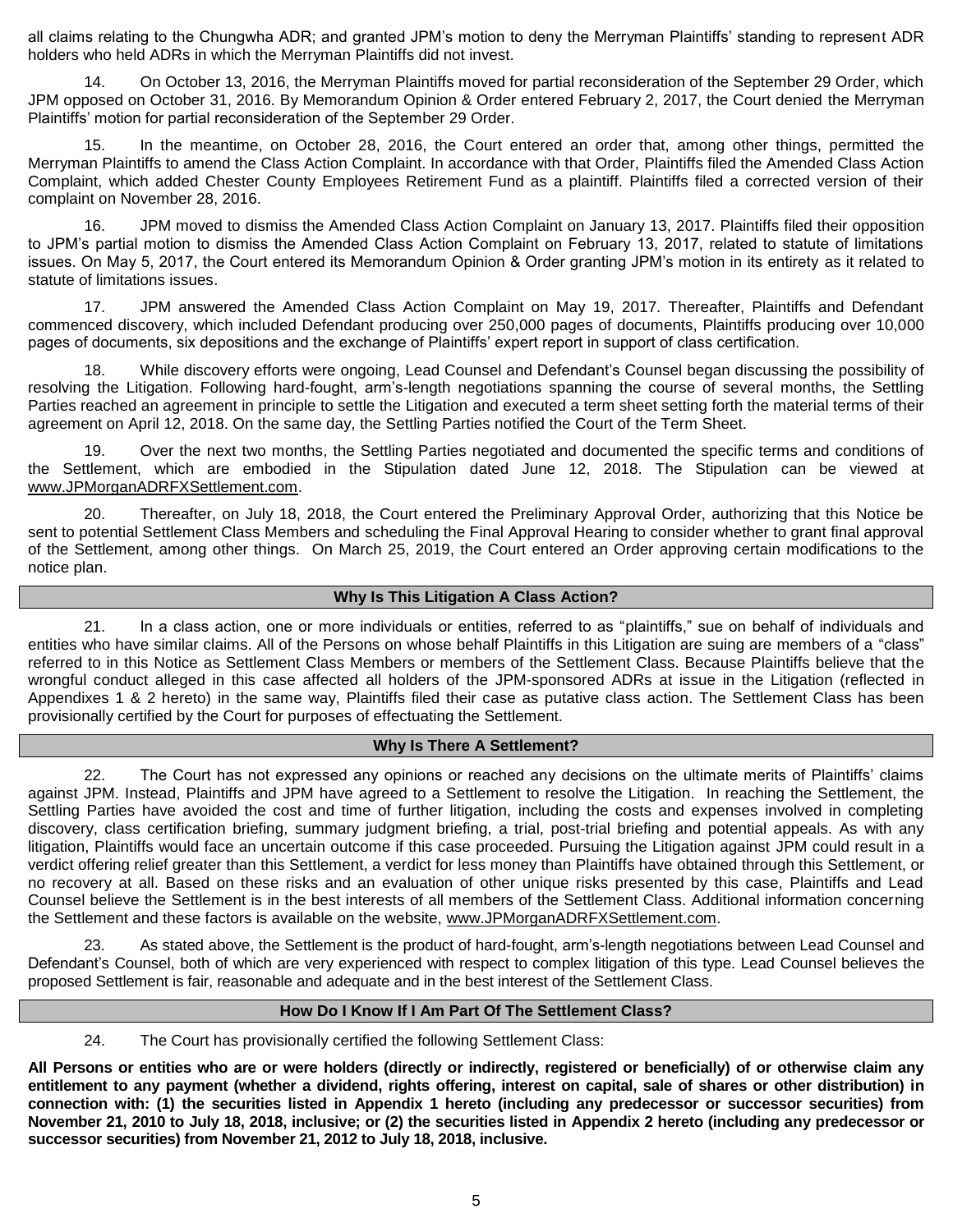JPM and its officers, directors, legal representatives, heirs, successors, corporate parents, subsidiaries, and/or assigns, other than Investment Vehicles<sup>2</sup> (which are not excluded), are excluded from the Settlement Class only to the extent that such Persons or entities had a proprietary (i.e*.*, for their own account) interest in the securities listed in Appendix 1 or 2 hereto and not to the extent that they have held the securities in a fiduciary capacity or otherwise on behalf of any third-party client, account, fund, trust or employee benefit plan that otherwise falls within the definition of the Settlement Class. Also excluded from the Settlement Class are any Persons and entities who or which exclude themselves from the Settlement Class by submitting a request for exclusion that is accepted by the Court.

### **PLEASE READ THIS NOTICE CAREFULLY TO DETERMINE WHETHER YOU ARE A SETTLEMENT CLASS MEMBER AND WHETHER YOU ARE ENTITLED TO RECEIVE PROCEEDS FROM THE SETTLEMENT.**

**IF YOU ARE A NON-REGISTERED HOLDER SETTLEMENT CLASS MEMBER AND YOU WISH TO BE ELIGIBLE TO RECEIVE A PAYMENT FROM THE SETTLEMENT, YOU ARE REQUIRED TO SUBMIT A CLAIM FORM AND THE REQUIRED SUPPORTING DOCUMENTATION AS SET FORTH THEREIN POSTMARKED NO LATER THAN SEPTEMBER 19, 2019. YOU CAN OBTAIN A COPY OF THE CLAIM FORM, OR SUBMIT A CLAIM ONLINE, AT WWW.JPMORGANADRFXSETTLEMENT.COM.**

#### **What Does The Settlement Provide?**

25. The Settlement provides for \$9,500,000 to be paid by or on behalf of Defendant to settle the Litigation. The \$9,500,000, plus interest that accrues on this amount, will be distributed to the Settlement Class after costs, expenses and fees are deducted as described below. Plaintiffs' damages expert estimates that the Settlement Class's recovery represents nearly thirty percent of the damages that he calculated from the alleged ADR FX practices for the relevant securities. **This is only an estimate.** JPM does not concede the accuracy of Plaintiffs' damages expert's calculation, or that there were any damages. A Settlement Class Member's Recognized Claim, as explained in the Plan of Allocation, reflects Plaintiffs' view of the purported margin(s) retained by JPM for FX conversions of ADR dividends and cash distributions. A Settlement Class Member's actual recovery will depend upon the net amount in the Settlement Fund (after the deduction of certain amounts as described herein and in the Stipulation, including Notice and Administration Costs, Court-approved attorneys' fees and Litigation Expenses, including any Service Awards to Plaintiffs, and Taxes and Tax Expenses), which will be allocated and paid to eligible Settlement Class Members according to the plan of allocation approved by the Court.

26. The Settlement will provide for cash payments to Settlement Class Members who do not exclude themselves from the Settlement Class pursuant to ¶¶43-48 below. Registered Holder Settlement Class Members do not need to submit a Claim Form in order to be eligible for a payment from the Settlement. Non-Registered Holder Settlement Class Member must submit a valid Claim Form in order to be eligible to receive a payment from the Settlement.

27. If the Settlement is approved, the Court will enter a judgment ("Judgment"). The Judgment will dismiss with prejudice the claims alleged in the Litigation against Defendant and pursuant to the Judgment, without further action by anyone, upon the Effective Date of the Settlement, Plaintiffs and each Settlement Class Member, on behalf of themselves and each of their respective present and former affiliates, parents, subsidiaries, officers, directors, employees, agents, successors, predecessors, assigns, assignees, partnerships, partners, trustees, trusts or holdings of personal or family assets, estates, heirs, executors, administrators, members, managers, owners, beneficiaries, custodians, representatives, devisees, legatees, Immediate Family members, advisors, consultants, insurers, reinsurers, stockholders, investors, nominees and attorneys and any Person legally entitled to bring Released Claims on behalf of each of them, in their capacities as such, any Person(s) they represent in connection with the Litigation or in connection with the purchase or sale of any of the securities listed in Appendix 1 or 2, and any Person(s) who claim through or on behalf of them, in that capacity, shall be deemed to have, and by operation of law and of the judgment shall have, fully, finally and forever compromised, settled, released, resolved, relinquished, waived and discharged each and every Released Claim against any of the Released Defendant Parties, and shall forever be barred and enjoined from prosecuting any or all of the Released Claims (as defined below) against any of the Released Defendant Parties (as defined below). All Settlement Class Members shall be bound by the terms of the Releases set forth in the Stipulation whether or not they obtain a recovery from the Settlement Fund, or seek, or actually receive a distribution from the Net Settlement Fund.

28. "Released Claims" means all claims and causes of action of every nature and description, whether known or unknown (i.e., "Unknown Claims" as defined below), asserted or unasserted, whether arising under federal, state, common or foreign law, whether in connection with the applicable deposit agreements or otherwise, whether class, derivative or individual in nature, that (a) were or could have been asserted in the Complaints, or any other forum that arise out of, are based upon, or relate in any way to the allegations set forth in the Complaints or (b) arise from, are based upon, or relate in any way to the conversion of foreign currency (including but not limited to any sale, receipt, price, charges, expenses, costs, margins, markup, spread, fee, profit, exchange, adjustment, deduction or disclosure) in connection with the deposit agreements, depositary receipts, common share agreements and/or transfer agency, registrar and dividend disbursing agreements applicable to the securities listed in Appendix 1 or 2 hereto (including any predecessor or successor securities), including but not limited to in connection with any payment, transfer, disbursement or distribution (whether associated with a dividend, rights offering, interest on capital, sale of shares or otherwise). "Released Claims" do not include claims arising out of, based upon, relating to, concerning, or in connection with the interpretation or enforcement of the terms of the Settlement.

 $\overline{a}$ 

 $2$  "Investment Vehicle" means any investment company or pooled investment fund, including but not limited to mutual fund families, exchangetraded funds, fund of funds, private equity funds, real estate funds, and hedge funds, in which Defendant has or may have a direct or indirect interest, or as to which its affiliates may act as an investment advisor, general partner, managing member, or other similar capacity.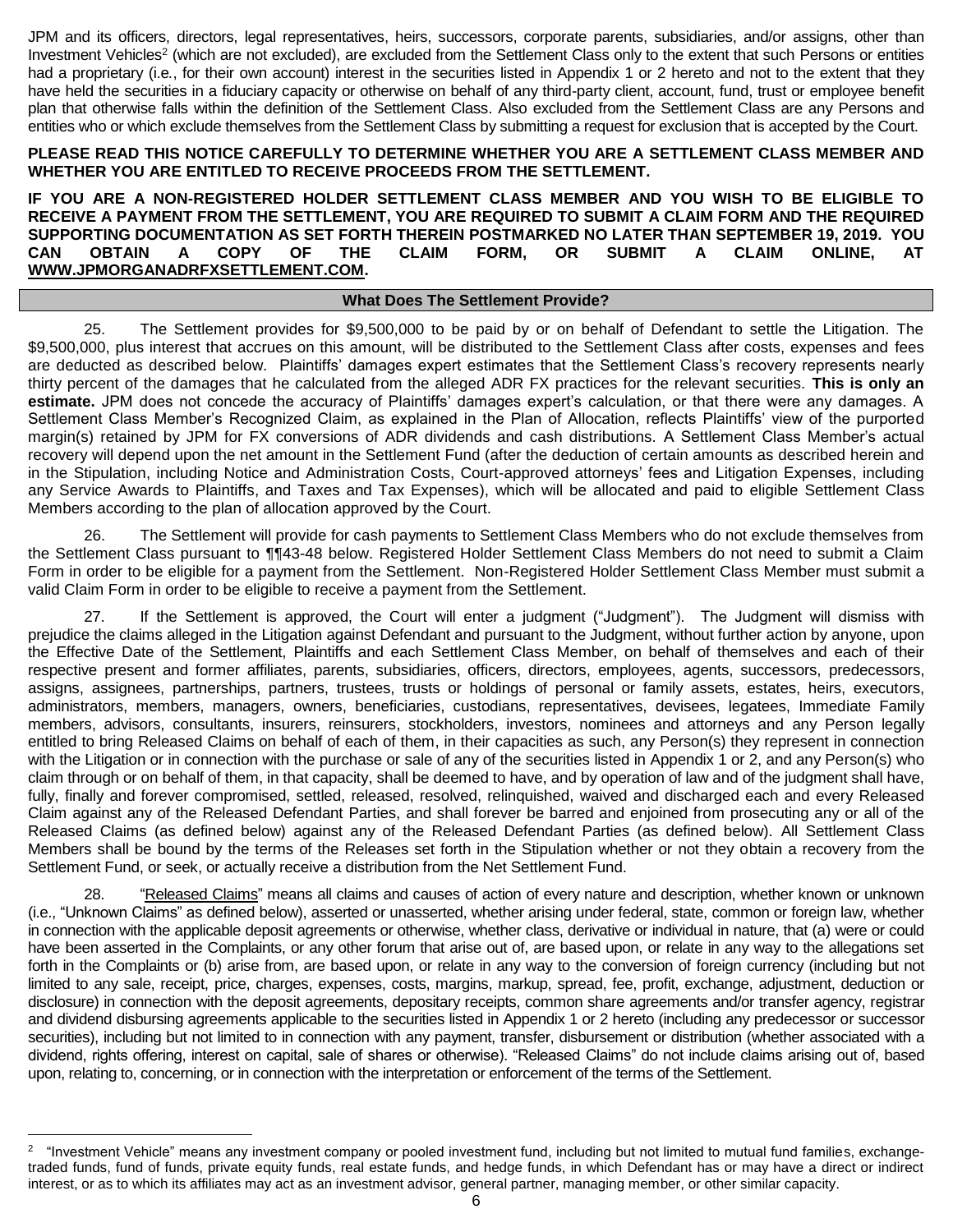29. "Released Defendant Parties" means (i) Defendant, its present and former affiliates, parents, subsidiaries, officers, directors, employees, agents, successors, predecessors, assigns, assignees, partnerships, partners, trustees, trusts estates, executors, administrators, members, managers, owners, beneficiaries, custodians, representatives, devisees, legatees, advisors, consultants, insurers, reinsurers, stockholders, investors, nominees and attorneys and any Person legally entitled to bring Released Defendant Claims on behalf of Defendant, in their capacities as such; (ii) any custodians or subcustodians appointed in connection with the securities listed on Appendixes 1 and 2 hereto, only with respect to the period that JPM served as depositary, transfer agent, registrar or dividend disbursing agent in connection with such securities; and (iii) the issuers of the securities listed on Appendixes 1 and 2 hereto and/or the securities underlying the deposit receipts or New York shares listed on Appendixes 1 and 2, only with respect to the period that JPM served as depositary, transfer agent, registrar or dividend disbursing agent in connection with the securities listed on Appendixes 1 and 2.

30. "Unknown Claims" means any and all claims that any Plaintiff or any other Settlement Class Member does not know or suspect to exist in his, her, or its favor at the time of the release of the Released Claims, and any and all claims that Defendant does not know or suspect to exist in its favor at the time of the release of the Released Defendant Claims, which if known to him, her or it might have affected his, her or its decision(s) with respect to the Settlement, including, but not limited to, his, her or its decision to object or not to object to the Settlement or not to exclude himself, herself or itself from the Settlement Class. With respect to any and all Released Claims and Released Defendant Claims, the Settling Parties stipulate and agree that, upon the Effective Date, each of the Plaintiffs and Defendant shall expressly waive, and each of the other Settlement Class Members shall be deemed to have, and by operation of the Order and Final Judgment or any Alternative Judgment shall have, expressly waived and relinquished any and all provisions, rights, and benefits conferred by any law of any state or territory of the United States or any other jurisdiction, or principle of common law that is similar, comparable, or equivalent to California Civil Code § 1542, which provides:

#### **A general release does not extend to claims which the creditor does not know or suspect to exist in his or her favor at the time of executing the release, which if known by him or her must have materially affected his or her settlement with the debtor.**

Any Settling Party may hereafter discover facts, legal theories, or authorities in addition to or different from those which he, she, or it now knows or believes to be true with respect to the subject matter of the Released Claims and the Released Defendant Claims, but each of the Plaintiffs and Defendant shall expressly, fully, and forever settle and release, and each Settlement Class Member shall be deemed to have settled and released, and upon the Effective Date and by operation of the Order and Final Judgment or any Alternative Judgment shall have settled and released, fully, finally, and forever, any and all Released Claims and Released Defendant Claims as applicable, known or unknown, suspect or unsuspected, contingent or noncontingent, whether or not concealed or hidden, which have existed or now or will exist, upon any theory of law or equity, including, but not limited to, conduct which is negligent, reckless, intentional, with or without malice, or breach of any duty, law, or rule, without regard to the subsequent discovery or existence of such different or additional facts, legal theories or authorities. The Settling Parties acknowledge, and each of the Settlement Class Members shall be deemed by operation of law to have acknowledged, that the foregoing waiver was separately bargained for and a key element of the Settlement.

31. In addition, if the Settlement is approved, pursuant to the Judgment, without further action by anyone, upon the Effective Date of the Settlement, Defendant, on behalf of itself and any other Person legally entitled to bring Released Defendant Claims on behalf of Defendant, in that capacity, shall be deemed to have, and by operation of law and of the judgment shall have, fully, finally and forever compromised, settled, released, resolved, relinquished, waived and discharged each and every Released Defendant Claim against the Released Plaintiff Parties, and shall forever be barred and enjoined from prosecuting any or all of the Released Defendant Claims (as defined below) against any of the Released Plaintiff Parties (as defined below).

32. "Released Defendant Claims" means all claims and causes of action of every nature and description, whether known or unknown (i.e., "Unknown Claims" as defined below), asserted or unasserted, whether arising under federal, state, common or foreign law, whether in connection with the applicable deposit agreements or otherwise, whether class, derivative or individual in nature, that arise out of or relate in any way to the institution, prosecution, or settlement of the Litigation against Defendant. "Released Defendant Claims" do not include claims arising out of, based upon, relating to, concerning, or in connection with the interpretation or enforcement of the terms of the Settlement.

33. "Released Plaintiff Parties" means Plaintiffs and each and every Settlement Class Member (regardless of whether that Person actually obtains a distribution from the Net Settlement Fund or is entitled to receive a distribution under the plan of allocation approved by the Court), and their respective present and former affiliates, parents, subsidiaries, officers, directors, agents, successors, predecessors, assigns, assignees, partnerships, partners, trustees, trusts or holdings of personal or family assets, estates, heirs, executors, administrators, members, managers, owners, beneficiaries, custodians, representatives, devisees, legatees, employees, Immediate Family members, advisors, consultants, insurers, reinsurers, stockholders, investors, nominees and attorneys and any Person legally entitled to bring Released Claims on behalf of each of them, in their capacities as such.

## 34. **Please Note: The complete terms of the Settlement are set forth in the Stipulation which may be viewed on the website for the settlement, www.JPMorganADRFXSettlement.com.**

## **How Do I Participate In The Settlement? What Do I Need To Do?**

35. If you are a Settlement Class Member who holds (or held) your eligible securities through a bank, broker or other nominee and are not listed on the records of JPM's transfer agent (i.e., a Non-Registered Holder Settlement Class Member) and you wish to be eligible to receive a payment from the proceeds of the Settlement, you must timely complete and return the Claim Form with adequate supporting documentation *postmarked, or submitted online, no later than September 19, 2019.* You can go to www.JPMorganADRFXSettlement.com to submit a Claim. You can also obtain a Claim Form on the website, or you may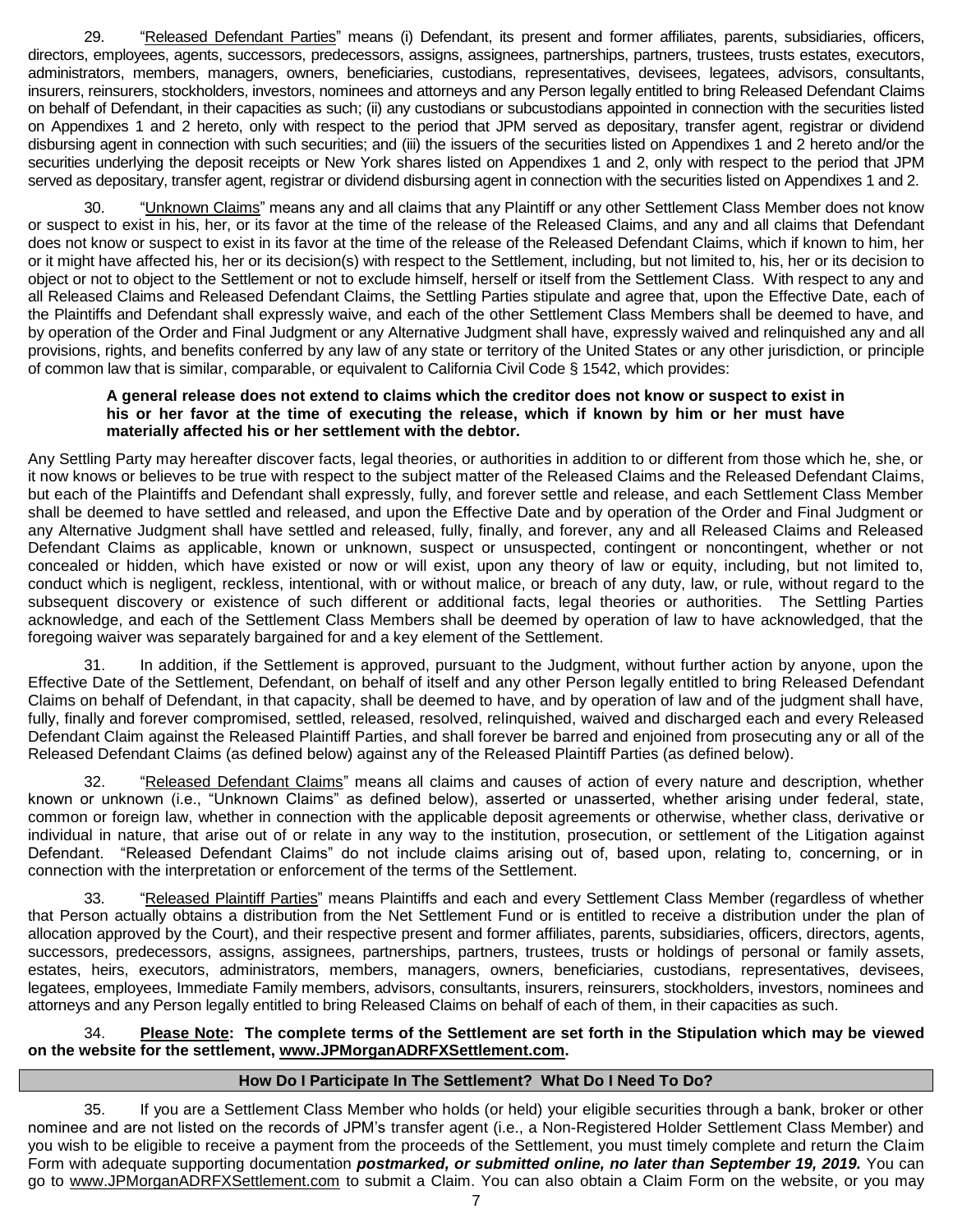request that a Claim Form be mailed to you by calling the Claims Administrator toll free at 1-866-637-9457 or by sending an email to the Claims Administrator at info@JPMorganADRFXSettlement.com. Please retain all records of your holdings in the eligible ADRs, as they may be needed to document your claim. **If you are a Non-Registered Holder Settlement Class Member and do not submit a timely and valid Claim Form, you will not be eligible to share in the Net Settlement Fund.**

36. If you are a Settlement Class Member who holds (or held) your eligible securities directly and are listed on the records of JPM's transfer agent (i.e., a Registered Holder Settlement Class Member) you *do not* have to take any further action in order to participate in the Settlement and be potentially eligible to receive a payment from the proceeds of the Settlement. If you are a Registered Holder Settlement Class Member, you should receive/should have received a Postcard Notice in the mail that contains a unique Claim Number and PIN. You can use this Claim Number and PIN to access information regarding the eligible ADRs you held and the dividends/cash distributions you received as a result of such holdings that was obtained from JPM's transfer agent on the website www.JPMorganADRFXSettlement.com. **Please Note: If you are a Registered Holder Settlement Class Member, your Recognized Claim and payment amount will be calculated pursuant to the information provided by JPM's transfer agent. If the information regarding your holdings and distributions set forth on the website is incorrect or incomplete, you must notify the Claims Administrator (as set forth in ¶69 herein) immediately. If the Claims Administrator does not hear from you, they will assume the information provided by JPM's transfer agent and set forth on the website is correct and complete and will use it to calculate your Claim.**

37. Settlement Class Members who exclude themselves from the Settlement Class pursuant to ¶¶43-48 below, will not receive a payment from the Settlement proceeds.

## **What Will Be My Share Of The Settlement Fund?**

38. At this time, it is not possible to make a precise determination as to the amount of any payment that any individual Settlement Class Member may receive from the Settlement.

39. Exhibit 1 to this Notice sets forth the Plan of Allocation for allocating the Net Settlement Fund among Authorized Recipients, as proposed by Plaintiffs and Lead Counsel. At the Final Approval Hearing, Lead Counsel will request the Court approve the Plan of Allocation. The Court may modify the Plan of Allocation, or approve a different plan of allocation, without further notice to the Settlement Class.

40. The Plan of Allocation describes the manner by which the Net Settlement Fund will be distributed to eligible Settlement Class Members. In general, the Net Settlement Fund will be allocated to (i) Registered Holder Settlement Class Members and (ii) Non-Registered Holder Settlement Class Members who submit valid Claim Forms. The amount paid to each Authorized Recipient will depend on each Authorized Recipient's calculated Recognized Claim, relative to the Recognized Claims of other Authorized Recipients. Because the Net Settlement Fund most likely will be less than the total losses alleged to have been suffered in the Litigation, an Authorized Recipient's proportionate recovery most likely will be less than their alleged loss.

41. The tax treatment of any distribution varies based upon the recipient's tax status and treatment of its investments. The tax treatment of any distribution from the Net Settlement Fund is the responsibility of each recipient. You should consult your tax advisor to determine the tax consequences, if any, of any distribution to you.

### **When Will I Receive My Payment?**

42. Payment is conditioned on several matters, including the Court's approval of the Settlement and that approval becoming Final and no longer subject to any appeals. If the Court approves the Settlement and a plan of allocation, then payments to Authorized Recipients will be made after any appeals are resolved and after the completion of all Claims processing. Please be patient, as this process can take some time to complete.

## **Can I Exclude Myself From The Settlement Class?**

43. Yes. You may request to be excluded (also referred to as "opting-out") from the Settlement Class. If you request exclusion, (a) you will *not* participate in any distribution of the Net Settlement Fund and will not receive any part of the Settlement Amount; (b) you will not be bound by the terms of the Settlement, including the Releases, and you will retain any right you may have to file your own lawsuit concerning the Released Claims; and (c) you will not be able to object to the Settlement.

44. In the event you wish to exclude yourself from the Settlement Class, you must submit a written Request for Exclusion, which must be *received no later than July 3, 2019*, to:

> *JPMorgan ADR FX Settlement* c/o KCC Class Action Services **EXCLUSIONS** 3301 Kerner Boulevard San Rafael, CA 94901

45. In order to be valid, a Request for Exclusion must: (i) state the name, address and telephone number of the Person or entity requesting exclusion, and in the case of entities, the name and telephone number of the appropriate contact person; (ii) state that such Person or entity "requests exclusion from the Settlement Class in *Merryman et al. v. JPMorgan Chase Bank, N.A.,* 15-cv-09188-VEC"; (iii) identify (including quantity and dates held) the securities listed on Appendix 1 or 2 hereto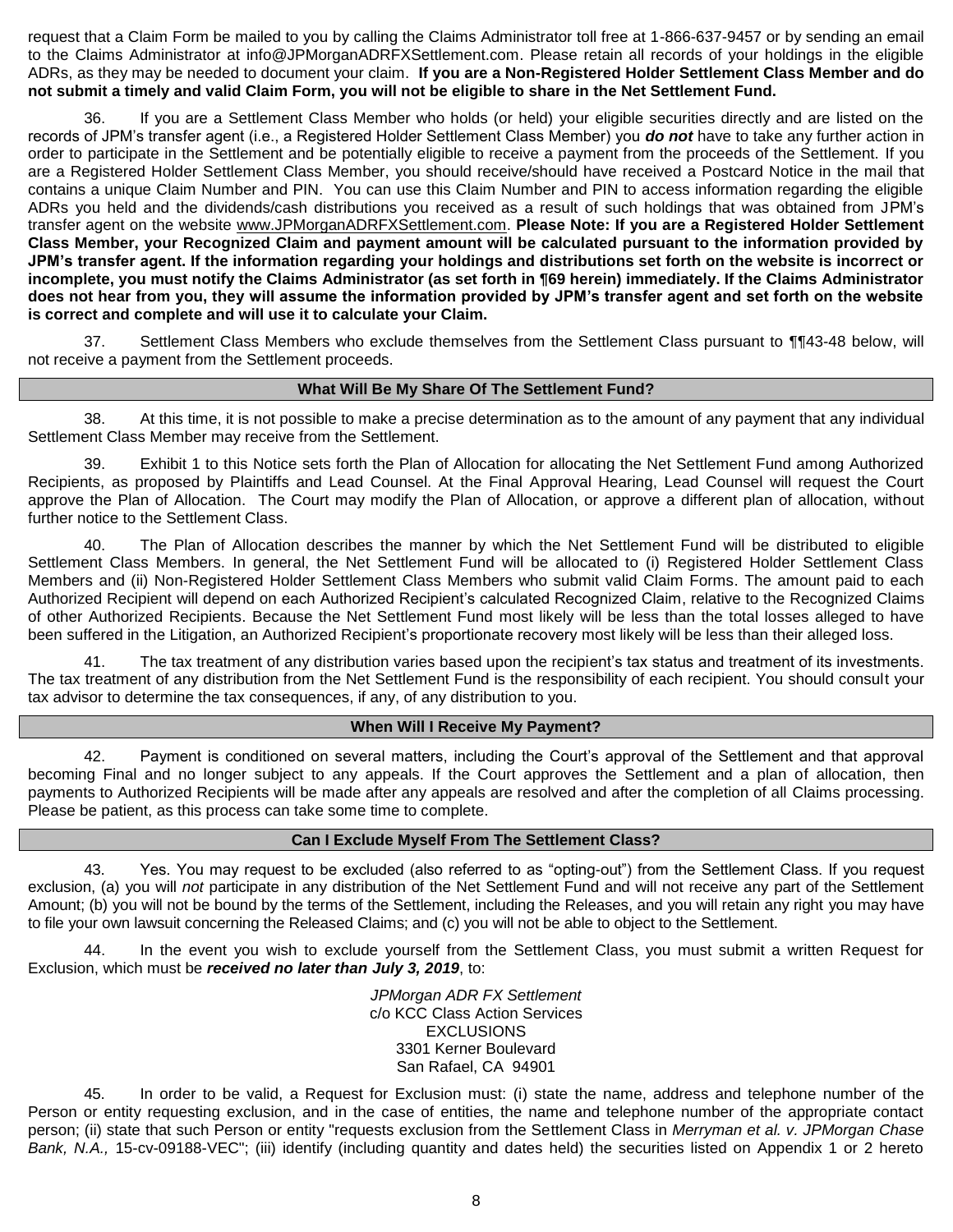owned by such Person or entity and the dividends/cash distributions such Person or entity received per eligible security during the relevant time period; and (iv) be signed by the Person or entity requesting exclusion or an authorized representative.

46. **To be effective, your Request for Exclusion must be received no later than July 3, 2019.** Unless otherwise ordered by the Court, any Settlement Class Member who does not submit a timely and valid Request for Exclusion as provided herein shall be bound by the Settlement. Do not request exclusion if you wish to participate in the Settlement.

47. You cannot exclude yourself on the Settlement website, by telephone or by email. If you do not follow these procedures – including meeting the deadline for requesting exclusion set forth above – you will not be excluded from the Settlement Class, and you will be bound by all of the orders and judgments entered by the Court regarding the Settlement, including the release of claims.

48. **Please Note:** If you decide to exclude yourself from the Settlement Class, there is a risk that any lawsuit you may file to pursue claims alleged in the Litigation may be dismissed, including because the suit is not filed within the applicable time periods required for filing suit. JPM will have the right to assert any and all defenses it may have to any claims you seek to assert. Also, JPM may terminate the Settlement if potential Settlement Class Members who meet certain criteria exclude themselves from the Settlement Class.

## **THE LAWYERS REPRESENTING YOU**

### **Do I Have A Lawyer In This Case?**

49. Kessler Topaz Meltzer & Check, LLP is Lead Counsel for Plaintiffs and the Settlement Class in the Litigation. You will not be charged directly by Lead Counsel or any other firms representing Plaintiffs in this case. If you want to be represented by your own lawyer, you may hire one at your own expense.

## **How Will The Lawyers Be Paid?**

50. Lead Counsel, on behalf of Plaintiffs' counsel, will apply to the Court for an award of attorneys' fees and reimbursement of Litigation Expenses. Lead Counsel has fee-sharing agreements with additional counsel G. Chadd Mason, Esq. of Prevost, Shaff, Mason & Carns, PLLC (formerly of Mason Law Firm, PLC), 220 S. School Avenue, Fayetteville, AR 72701, and Amy C. Martin, Esq. of Amy C. Martin P.A. (formerly of Everett, Wales and Comstock), P.O. Box 765, Fayetteville, AR 72702, which provide that Lead Counsel will compensate these firms from the attorneys' fees that Lead Counsel receives in this Litigation in amounts commensurate with those firms' efforts in the Litigation. Lead Counsel's application for attorneys' fees will not exceed 33⅓% of the Settlement Fund plus reimbursement of Litigation Expenses not to exceed \$400,000 incurred in connection with the prosecution and resolution of this Litigation. Lead Counsel's application for attorneys' fees and Litigation Expenses, which may include requests for Service Awards to Plaintiffs up to an aggregate amount of \$50,000, will be filed by June 20, 2019, and the Court will consider this application at the Final Approval Hearing. A copy of Lead Counsel's application for fees and expenses will be available for review at www.JPMorganADRFXSettlement.com once it is filed. Any award of attorneys' fees and reimbursement of Litigation Expenses, including any Service Awards to Plaintiffs, will be paid from the Settlement Fund prior to allocation and payment to Authorized Recipients. *Settlement Class Members are not personally liable for any such attorneys' fees or expenses.*

51. To date, neither Lead Counsel nor any other firms representing Plaintiffs, have received any payment for their services in prosecuting this Litigation on behalf of the Settlement Class, nor have any counsel been reimbursed for their out-of-pocket expenses incurred in connection with litigating this Litigation. The attorneys' fees requested by Lead Counsel will compensate counsel for their efforts in achieving the Settlement for the benefit of the Settlement Class and for their risk in undertaking this representation on a contingency basis. The Court will determine the actual amount of the award.

52. By following the procedures described in ¶¶53-59 below, you can tell the Court that you do not agree with the attorneys' fees and expenses Lead Counsel intend to seek and ask the Court to deny Lead Counsel's motion or limit the award.

## **OBJECTIONS**

### **How Do I Tell The Court If I Do Not Like The Settlement?**

53. Any Settlement Class Member may appear at the Final Approval Hearing and explain why he, she or it thinks the Settlement of the Litigation as embodied in the Stipulation should not be approved as fair, reasonable and adequate and why a judgment should not be entered thereon, why the attorneys' fees and expenses of Plaintiffs' counsel should not be awarded, in whole or in part, or why Plaintiffs should not be awarded Service Awards, in whole or in part. However, no Settlement Class Member shall be heard or entitled to contest these matters unless such Settlement Class Member has filed a written objection with the Court.

54. To object, you must send a letter or other written statement saying that you object to the Settlement, the Plan of Allocation, and/or Lead Counsel's request for attorneys' fees and Litigation Expenses (including Service Awards) in *Merryman et al. v. JPMorgan Chase Bank, N.A.*, Civil Action No. 1:15-cv-09188-VEC. Be sure to include your name, address, telephone number, signature, and a full explanation of all reasons why you object to the Settlement, including any legal and evidentiary support you wish to bring to the Court's attention. You must also include documents sufficient to prove your membership in the Settlement Class, including any of the ADRs listed on Appendix 1 and/or 2 that you held and the dividends/cash distributions you received as a result of such holdings during the relevant time period.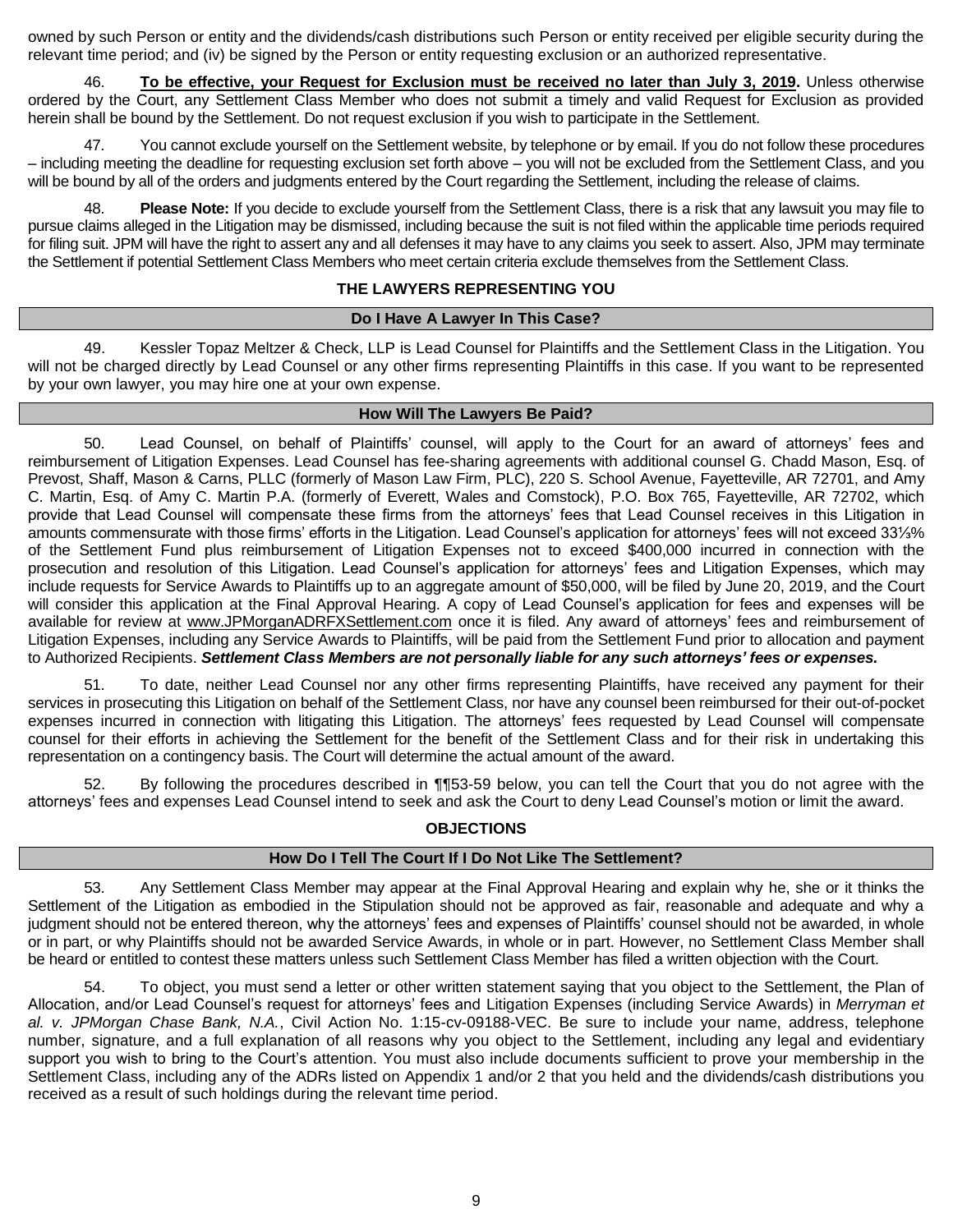## 55. **Your written objection must be filed with the Court, and served by mail upon the counsel listed below** *by no later than July 3, 2019***:**

| <b>CLERK'S OFFICE</b>         | <b>LEAD COUNSEL</b>          | <b>DEFENDANT'S COUNSEL</b>    |
|-------------------------------|------------------------------|-------------------------------|
| United States District Court  | Sharan Nirmul, Esq.          | Susan Saltzstein, Esq.        |
| Southern District of New York | <b>Kessler Topaz Meltzer</b> | Skadden, Arps, Slate, Meagher |
| Clerk of the Court            | & Check, LLP                 | & Flom, LLP                   |
| <b>Thurgood Marshall</b>      | 280 King of Prussia Road     | <b>Four Times Square</b>      |
| United States Courthouse      | Radnor, PA 19087             | New York, NY 10036-6522       |
| 40 Foley Square               |                              |                               |
| New York, NY 10007            |                              |                               |
|                               |                              |                               |

56. You may file a written objection without having to appear at the Final Approval Hearing. You may not, however, appear at the Final Approval Hearing to present your objection unless you first file and serve a written objection in accordance with the procedures described above, unless the Court orders otherwise.

57. If you wish to be heard orally at the Final Approval Hearing, and if you file and serve a timely written objection as described above, you must also file a notice of appearance with the Clerk's Office and serve it on Lead Counsel and Defendant's Counsel at the addresses set forth above so that it is *received no later than* **July 3, 2019**. Persons who intend to object and desire to present evidence at the Final Approval Hearing must include in their written objection or notice of appearance the identity of any witnesses they may call to testify and exhibits they intend to introduce into evidence at the hearing. Such Persons may be heard orally at the discretion of the Court.

58. You are not required to hire an attorney to represent you in making written objections to any aspect of the Settlement or in appearing at the Final Approval Hearing. However, if you decide to hire an attorney, it will be at your own expense, and that attorney must file a notice of appearance with the Court and serve it on Lead Counsel and Defendant's Counsel at the addresses set forth above so that it is *received no later than* **July 3, 2019**.

59. **UNLESS OTHERWISE ORDERED BY THE COURT, ANY SETTLEMENT CLASS MEMBER WHO DOES NOT OBJECT IN THE MANNER DESCRIBED HEREIN WILL BE DEEMED TO HAVE WAIVED ANY OBJECTION AND SHALL BE FOREVER FORECLOSED FROM MAKING ANY OBJECTION TO THE PROPOSED SETTLEMENT, PLAN OF ALLOCATION AND/OR THE REQUESTS FOR ATTORNEYS' FEES, LITIGATION EXPENSES, AND ANY SERVICE AWARDS.**

### **THE COURT'S FINAL APPROVAL HEARING**

### **When And Where Will The Court Decide Whether To Approve The Settlement?**

60. The Court will hold a Final Approval Hearing at **11:00 a.m. on August 8, 2019**, before the Honorable Valerie E. Caproni in Courtroom 443 of the United States District Court for the Southern District of New York, Thurgood Marshall United States Courthouse, 40 Foley Square, New York, NY 10007.

### 61. **IF YOU DO NOT WISH TO OBJECT TO THE SETTLEMENT, PLAN OF ALLOCATION OR THE REQUESTS FOR ATTORNEYS' FEES AND LITIGATION EXPENSES (INCLUDING ANY SERVICE AWARDS), YOU NEED NOT ATTEND THE FINAL APPROVAL HEARING.**

62. At the Final Approval Hearing, the Court will consider whether the proposed Settlement is fair, reasonable and adequate. If there are objections, the Court will consider them. At or after the hearing, the Court will decide whether to approve the Settlement. The Court will also consider any motions for attorneys' fees, expenses of Plaintiffs' counsel, and Service Awards for Plaintiffs, as well as the proposed Plan of Allocation. We do not know how long these decisions will take.

## **Do I Have To Come To The Hearing?**

63. No. Lead Counsel will answer any questions that the Court may have about the Settlement at the Final Approval Hearing. You are not required to attend the Final Approval Hearing but are welcome to come at your own expense. If you send an objection, you do not have to come to Court to discuss it. As long as you filed your written objection on time, it will be before the Court when the Court considers whether to approve the Settlement as fair, reasonable and adequate. You may also have your own lawyer attend the Final Approval Hearing at your expense, but such attendance is not mandatory. *See* ¶58 above.

## 64. **The Final Approval Hearing may be rescheduled by the Court without further notice to the Settlement Class. If you wish to attend the Final Approval Hearing, you should confirm the date and time with Lead Counsel.**

### **May I Speak At The Hearing?**

65. If you are a Settlement Class Member and you have filed a timely objection, and if you wish to speak, present evidence or present testimony at the Final Approval Hearing, you must state in your objection your intention to do so, and must identify any witnesses you intend to call or evidence you intend to present. *See* ¶57 above.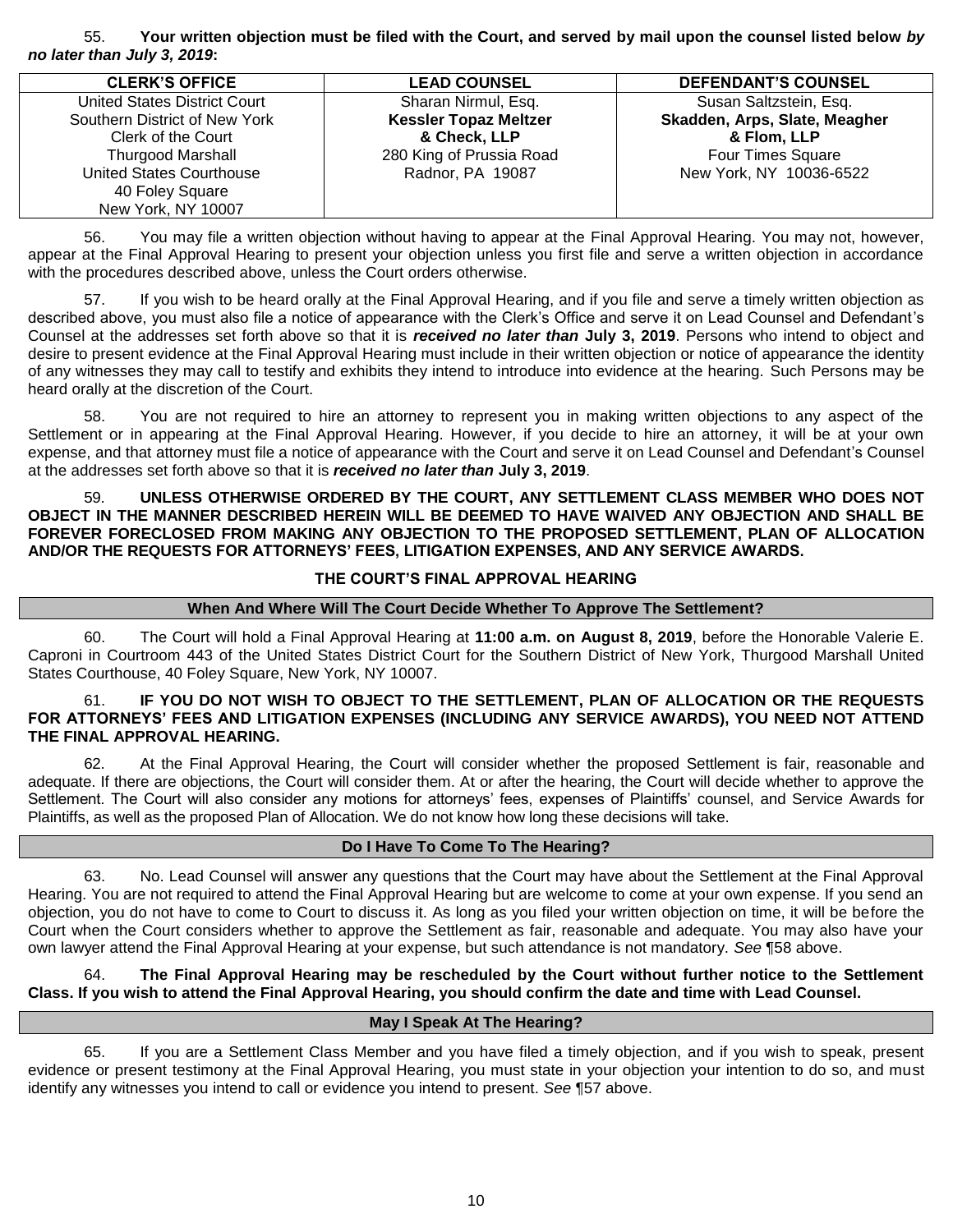#### **IF YOU DO NOTHING**

#### **What Happens If I Do Nothing At All?**

66. If you are a member of the Settlement Class and do nothing and the Settlement is approved, you will be bound by the terms of the Settlement and you will be deemed to have released all Released Claims against all of the Released Defendant Parties.

67. If you are a Registered Holder Settlement Class Member and do nothing, you will receive your *pro rata* payment from the Settlement as described in the Plan of Allocation attached hereto as Exhibit 1. The Claims Administrator will calculate your Recognized Claim using the information regarding your dividends/cash distributions provided by JPM's transfer agent. However, if you are a Non-Registered Holder Settlement Class Member and do nothing, you will not be eligible to receive a payment from the Settlement. **If you are a Non-Registered Holder Settlement Class Member you must submit a valid Claim Form to be eligible to receive a payment from the Settlement.** 

## **GETTING MORE INFORMATION**

#### **How Do I Get More Information?**

68. This Notice contains only a summary of the terms of the proposed Settlement. For more detailed information about the matters involved in this Litigation, you are referred to the papers on file in the Litigation, including the Stipulation, which may be inspected during regular office hours at the Office of the Clerk, United States District Court for the Southern District of New York, Thurgood Marshall United States Courthouse, 40 Foley Square, New York, NY 10007. Additionally, copies of the Stipulation, this Notice, the Claim Form, the proposed Judgment, and any related orders entered by the Court will be posted on the website maintained by the Claims Administrator, www.JPMorganADRFXSettlement.com.

69. All inquiries concerning this Notice and the Claim Form, or requests for additional information, should be directed to:

*JPMorgan ADR FX Settlement* c/o KCC Class Action Services P.O. Box 404068 Louisville, KY 40233-4068 1-866-637-9457 [info@JPMorganADRFXSettlement.com](mailto:info@JPMorganADRFXSettlement.com)

*Claims Administrator* and/or Sharan Nirmul, Esq. **KESSLER TOPAZ MELTZER & CHECK, LLP**  280 King of Prussia Road Radnor, PA 19087 (610) 667-7706 info@ktmc.com

*Lead Counsel for the Settlement Class*

### **DO NOT CALL OR WRITE THE COURT, THE OFFICE OF THE CLERK OF THE COURT, DEFENDANT OR ITS COUNSEL REGARDING THIS NOTICE.**

Dated: March 25, 2019 By Order of the Court and the Court and the Court and the Court and the Court and the Court United States District Court Southern District of New York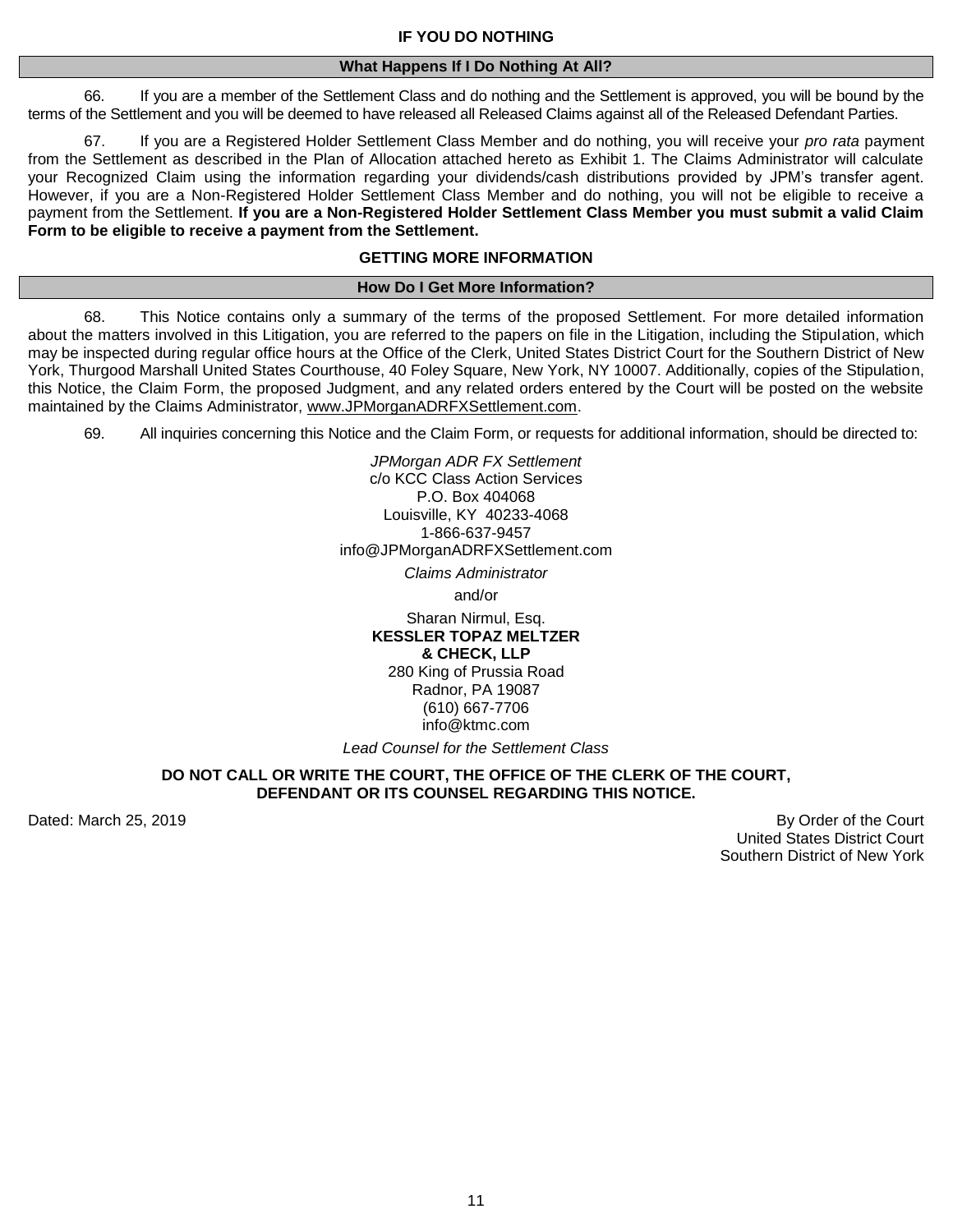## **APPENDIX 1**

| <b>ISSUER</b>                      | <b>CUSIP</b> | TICKER       |
|------------------------------------|--------------|--------------|
| Banco Santander SA                 | 05964H105    | <b>SAN</b>   |
| Chunghwa Telecom Co., Ltd.         | 17133Q502    | <b>CHT</b>   |
| CNOOC Ltd.                         | 126132109    | <b>CEO</b>   |
| <b>ENEL SpA</b>                    | 29265W207    | <b>ENLAY</b> |
| Guangshen Railway                  | 40065W107    | <b>GSH</b>   |
| Nippon Telegraph & Telephone Corp. | 654624105    | NTTYY / NTT  |
| Novartis A.G.                      | 66987V109    | <b>NVS</b>   |
| Novo Nordisk A/S                   | 670100205    | <b>NVO</b>   |
| <b>Prudential PLC</b>              | 74435K204    | <b>PUK</b>   |
| Rio Tinto PLC                      | 767204100    | <b>RIO</b>   |
| Sanofi                             | 80105N105    | <b>SNY</b>   |
| Vale S.A.                          | 91912E105    | <b>VALE</b>  |
| Vale S.A. - Pref                   | 91912E204    | VALE.P       |
| Volkswagen AG - Pref               | 928662402    | <b>VLKPY</b> |

## **APPENDIX 2**

| <b>ISSUER</b>                                      | <b>CUSIP</b> | <b>TICKER</b>           |
|----------------------------------------------------|--------------|-------------------------|
| Alcatel-Lucent                                     | 013904305    | <b>ALU</b>              |
| <b>Allianz SE</b>                                  | 018805101    | <b>AZSEY</b>            |
| AMCOR Ltd.                                         | 02341R302    | <b>AMCRY</b>            |
| <b>ASML Holding NV</b>                             | N07059210    | <b>ASML</b>             |
| <b>BAE Systems PLC</b>                             | 05523R107    | <b>BAESY</b>            |
| <b>Banco Santander SA</b>                          | 05964H105    | <b>SAN</b>              |
| <b>Banco Santander Chile</b>                       | 05965X109    | <b>BSAC</b>             |
| <b>BNP Paribas</b>                                 | 05565A202    | <b>BNPQY</b>            |
| <b>Braskem SA</b>                                  | 105532105    | <b>BAK</b>              |
| <b>BT Group PLC</b>                                | 05577E101    | BT                      |
| Canon, Inc.                                        | 138006309    | CAJ                     |
| Carlsberg A/S                                      | 142795202    | <b>CABGY</b>            |
| <b>Carnival PLC</b>                                | 14365C103    | CUK                     |
| CIA Brasileira De Distribuicao Grupo Pao De Acucar | 20440T201    | <b>CBD</b>              |
| Danone                                             | 23636T100    | <b>DANOY</b>            |
| Gerdau SA                                          | 373737105    | <b>GGB</b>              |
| Honda Motor Co. Ltd.                               | 438128308    | <b>HMC</b>              |
| Iberdrola SA                                       | 450737101    | <b>IBDRY</b>            |
| <b>ING Groep NV</b>                                | 456837103    | $\overline{\text{ING}}$ |
| <b>KB Financial Group Inc.</b>                     | 48241A105    | $\overline{KB}$         |
| Kirin Holdings Co. Ltd.                            | 497350306    | <b>KNBWY</b>            |
| Kubota Corp.                                       | 501173207    | <b>KUB /KUBTY</b>       |
| Lafarge                                            | 505861401    | <b>LFRGY</b>            |
| Nissan Motor Co. Ltd.                              | 654744408    | <b>NSANY</b>            |
| <b>OMV AG</b>                                      | 670875509    | <b>OMVKY</b>            |
| Panasonic Corp.                                    | 69832A205    | <b>PCRFY</b>            |
| <b>Reckitt Benckiser Group PLC</b>                 | 756255204    | <b>RBGLY</b>            |
| Roche Holding AG / Roche Holding Ltd.              | 771195104    | <b>RHHBY</b>            |
| <b>Rolls-Royce Holdings PLC</b>                    | 775781206    | <b>RYCEY</b>            |
| <b>SABMiller PLC</b>                               | 78572M105    | <b>SBMYR</b>            |
| Sony Corp.                                         | 835699307    | <b>SNE</b>              |
| <b>STMicroelectronics NV</b>                       | 861012102    | <b>STM</b>              |
| Swedbank AB                                        | 870195104    | <b>SWDBY</b>            |
| <b>Telenor ASA</b>                                 | 87944W105    | <b>TELNY</b>            |
| Teva Pharmaceutical Industries Ltd.                | 881624209    | <b>TEVA</b>             |
| TIM Participações SA                               | 88706P205    | <b>TSU</b>              |
| Tokio Marine Holdings Inc.                         | 889094108    | <b>TKOMY</b>            |
| <b>TOTAL SA</b>                                    | 89151E109    | <b>TOT</b>              |
| Valeo SA                                           | 919134304    | <b>VLEEY</b>            |
| Volkswagen AG                                      | 928662303    | <b>VLKAY</b>            |
| Yara International ASA                             | 984851204    | <b>YARIY</b>            |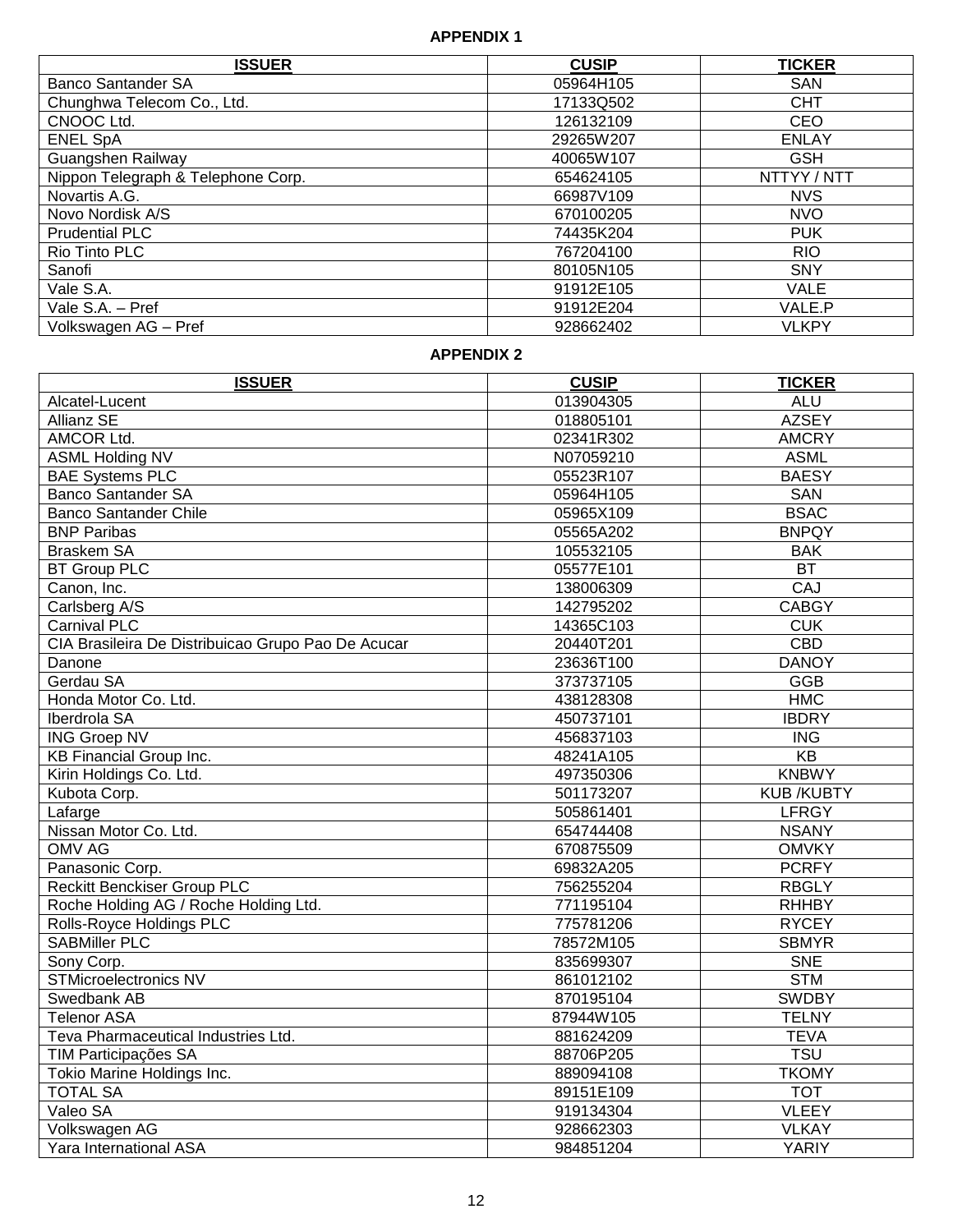#### **EXHIBIT 1**

#### **PLAN OF ALLOCATION OF NET SETTLEMENT FUND**

The plan of allocation set forth below ("Plan of Allocation" or "Plan") is the plan for allocating the Net Settlement Fund to Authorized Recipients that is being proposed by Plaintiffs and Lead Counsel. In accordance with the Settlement, the Net Settlement Fund will be allocated to (i) Registered Holder Settlement Class Members and (ii) Non-Registered Holder Settlement Class Members who submit valid Claim Forms. The Court may approve the below Plan, or modify it, without additional notice to the Settlement Class. Any order modifying the Plan will be posted on the website for the Settlement, www.JPMorganADRFXSettlement.com.

The objective of the Plan is to equitably distribute the Net Settlement Fund among as many Settlement Class Members as possible. The Plan is based on Plaintiffs' view of the average annual margin per ADR that JPM retained on FX conversions of ADR dividends and cash distributions as determined by Plaintiffs' damages expert. JPM produced data concerning the amount (if any) it retained for dividends and cash distributions issued for (1) the securities listed in Appendix 1 hereto (including any predecessor or successor securities) between November 21, 2010 and December 31, 2016, inclusive and (2) the securities listed in Appendix 2 hereto (including any predecessor or successor securities) between November 21, 2012 and December 31, 2016, inclusive. Utilizing this data, Plaintiffs' damages expert calculated the average annual margin per ADR for each year from 2010 to 2016 and extrapolated the margins for 2017 and 2018 based on the overall average margin per ADR.<sup>3</sup> JPM does not concede the accuracy of Plaintiffs' damages expert's calculation, or that there were any damages. The Plan is intended to be generally consistent with an assessment of, among other things, the damages that Plaintiffs and Lead Counsel believe could have been recovered for the claims asserted in the Litigation, and reflect Plaintiffs' allegations that over the course of the relevant time period, JPM, as depositary bank for the issuance of ADRs, systematically deducted impermissible fees for conducting FX from dividends and/or cash distributions issued by foreign companies, and owed to ADR holders.

To the extent there are sufficient funds in the Net Settlement Fund, each Authorized Recipient will receive an amount equal to that Settlement Class Member's "Recognized Claim," as described below. If, however, as expected, the amount in the Net Settlement Fund is not sufficient to permit payment of the total Recognized Claim of each Authorized Recipient, then each Authorized Recipient shall be paid the percentage of the Net Settlement Fund that each Authorized Recipient's Recognized Claim bears to the total of the Recognized Claims of all Authorized Recipients – i.e., the Authorized Recipient's *pro rata* share of the Net Settlement Fund.

In no event shall the Plan result in the payment of more than 100% of a Settlement Class Member's alleged damages (inclusive of alleged interest), as calculated by the methodology set forth by G. William Brown, Jr. in his expert report dated March 5, 2018 (the "Calculated Damages"). To the extent the Plan would result in the payment of more than 100% of a Settlement Class Member's Calculated Damages, any amount in excess of 100% of the Calculated Damages (the "Excess Amount") shall be reallocated to other Authorized Recipients. To the extent all Authorized Recipients have received 100% of their Calculated Damages, any Excess Amount shall be contributed to a nonsectarian charitable organization selected by the Court upon application by the Settling Parties, as discussed below.

#### **A. Calculation of Recognized Claims**

 $\overline{a}$ 

Individuals and entities are potentially eligible to participate in the Settlement and the distribution of the Net Settlement Fund if they held (directly or indirectly, registered or beneficially) or otherwise claim any entitlement to any payment (whether a dividend, rights offering, interest on capital, sale of shares or other distribution) in connection with (1) the securities listed in Appendix 1 hereto (including any predecessor or successor securities) from November 21, 2010 to July 18, 2018, inclusive or (2) the securities listed in Appendix 2 hereto (including any predecessor or successor securities) from November 21, 2012 to July 18, 2018, inclusive.

A "Recognized Loss Amount Per ADR Per Year" will be calculated according to the formula set forth below for each eligible ADR a Settlement Class Member held during the relevant time period and for which they received a dividend and/or cash distribution. A Settlement Class Member's "Recognized Claim" shall be the sum of his, her or its Recognized Loss Amounts Per ADR Per Year.

<sup>&</sup>lt;sup>3</sup> In the case of Chunghwa Telecom Co., Ltd. ("Chunghwa"), JPM produced data concerning the amount (if any) it retained for dividends and cash distributions between January 1, 2013 and December 31, 2016. For Chunghwa, Plaintiffs' damages expert calculated the average annual margin per ADR for each year from 2013 to 2016 and extrapolated margins for the remaining years based on the overall average margin he calculated for Chunghwa. JPM does not concede the accuracy of Plaintiffs' damages expert's calculation, or that there were any damages.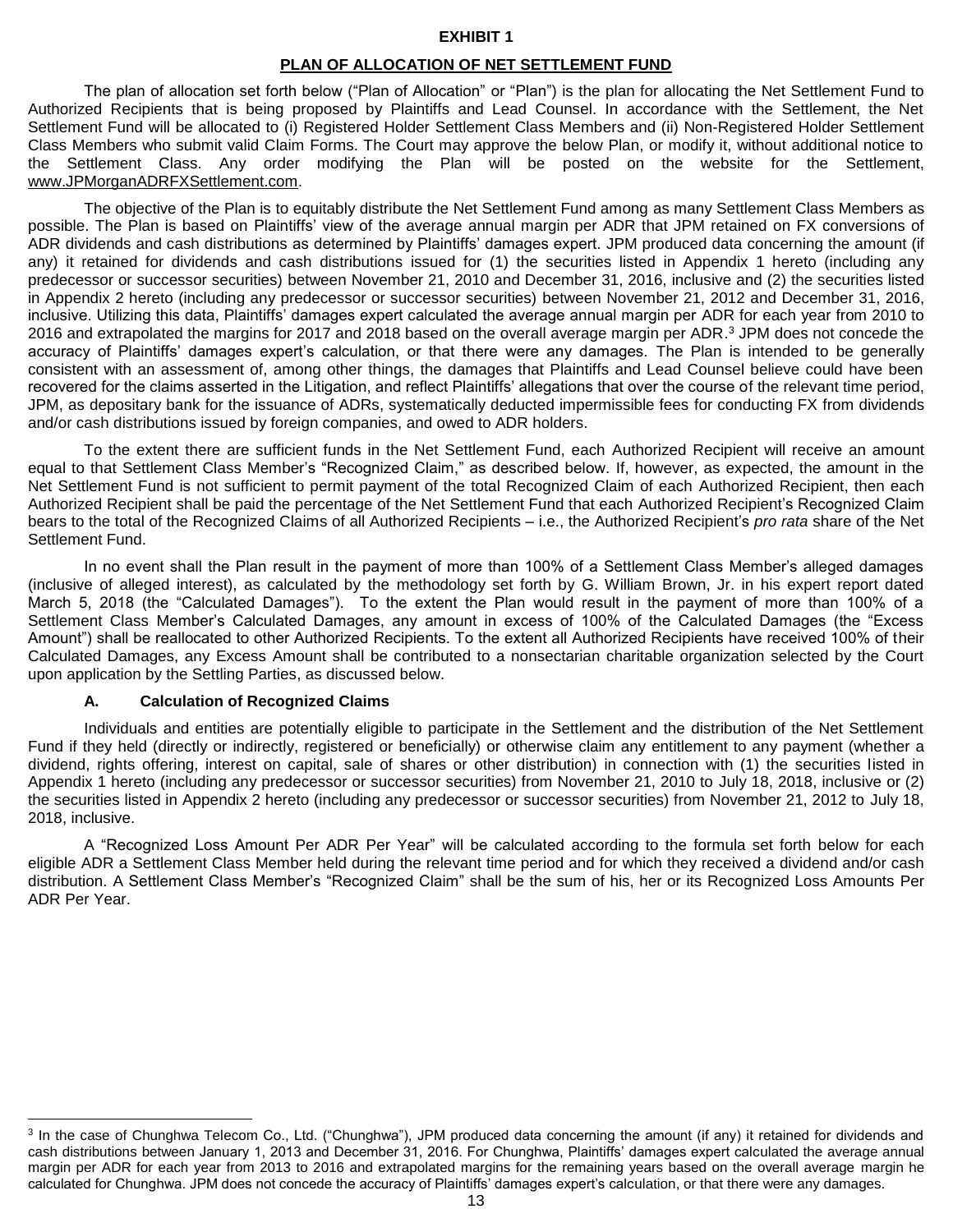*X*

## *Gross Amount of Dividends and Cash Distributions Received by the Settlement Class Member for that ADR Per Year*

*Calculated Average Margin for ADR ("Margin") Per Year set forth in Table 1 below*

| <b>TABLE 1</b><br><b>Average Margin Per Year</b>     |      |       |       |       |       |      |      |       |       |
|------------------------------------------------------|------|-------|-------|-------|-------|------|------|-------|-------|
|                                                      | 2010 | 2011  | 2012  | 2013  | 2014  | 2015 | 2016 | 2017  | 2018  |
| Alcatel-Lucent                                       |      |       |       |       |       |      |      |       |       |
| (CUSIP: 013904305)                                   | N/A  | N/A   | 0%    | .16%  | 0%    | 0%   | .20% | 0%    | 0%    |
| <b>Allianz SE</b>                                    |      | N/A   |       |       |       |      |      |       |       |
| (CUSIP: 018805101)                                   | N/A  |       | .08%  | .19%  | .13%  | .20% | .11% | .14%  | .14%  |
| AMCOR Ltd.                                           | N/A  | N/A   | .07%  | .13%  | .17%  | .20% | .20% | .17%  | .17%  |
| (CUSIP: 02341R302)                                   |      |       |       |       |       |      |      |       |       |
| <b>ASML Holding NV</b><br>(CUSIP: N07059210)         | N/A  | N/A   | 0%    | 0%    | 0%    | 0%   | 0%   | 0%    | 0%    |
| <b>BAE Systems PLC</b><br>(CUSIP: 05523R107)         | N/A  | N/A   | .13%  | .05%  | .09%  | .20% | .18% | .13%  | .13%  |
| <b>Banco Santander Chile</b>                         |      |       |       |       |       |      |      |       |       |
| (CUSIP: 05965X109)                                   | N/A  | N/A   | 0%    | 0%    | 0%    | 0%   | 0%   | 0%    | 0%    |
| <b>Banco Santander SA</b>                            | .17% | .26%  | .18%  | .19%  | .07%  | .19% | .19% | 0%    | 0%    |
| (CUSIP: 05964H105)                                   |      |       |       |       |       |      |      |       |       |
| <b>BNP Paribas</b><br>(CUSIP: 05565A202)             | N/A  | N/A   | .12%  | .19%  | .10%  | .18% | .19% | .16%  | .16%  |
| <b>Braskem SA</b>                                    | N/A  | N/A   | 0%    | 0%    | .20%  | .20% | .20% | 0%    | 0%    |
| (CUSIP: 105532105)                                   |      |       |       |       |       |      |      |       |       |
| <b>BT Group PLC</b><br>(CUSIP: 05577E101)            | N/A  | N/A   | .14%  | .20%  | .09%  | .12% | .18% | .15%  | .15%  |
| Canon, Inc.                                          | N/A  | N/A   | .19%  | .20%  | .15%  | .19% | .17% | .18%  | .18%  |
| (CUSIP: 138006309)                                   |      |       |       |       |       |      |      |       |       |
| Carlsberg A/S                                        | N/A  | N/A   | 0%    | 0%    | 0%    | .14% | .19% | .17%  | .17%  |
| (CUSIP: 142795202)                                   |      |       |       |       |       |      |      |       |       |
| <b>Carnival PLC</b><br>(CUSIP: 14365C103)            | N/A  | N/A   | 0%    | 0%    | 0%    | 0%   | 0%   | 0%    | 0%    |
| Chunghwa Telecom Co., Ltd.                           |      |       |       |       |       |      |      |       |       |
| (CUSIP: 17133Q502)                                   | 0%   | .10%  | .10%  | .19%  | .08%  | .14% | .01% | .10%  | .10%  |
| Cia Brasileira De Distribuicao                       |      |       |       |       |       |      |      |       |       |
| Grupo Pao De Acucar                                  | N/A  | N/A   | 0%    | 0%    | 0%    | 0%   | .20% | .20%  | .20%  |
| (CUSIP: 20440T201)                                   |      |       |       |       |       |      |      |       |       |
| CNOOC Ltd.                                           | 0%   | 0%    | 0%    | .01%  | .01%  | 0%   | 0%   | .01%  | 0%    |
| (CUSIP: 126132109)                                   |      |       |       |       |       |      |      |       |       |
| Danone<br>(CUSIP: 23636T100)                         | N/A  | N/A   | .04%  | .19%  | .20%  | .20% | .13% | .17%  | .17%  |
| <b>ENEL SpA</b><br>(CUSIP: 29265W207)                | .20% | .21%  | .06%  | .14%  | .09%  | .12% | .11% | .13%  | .13%  |
| Gerdau SA                                            |      |       |       |       |       |      |      |       |       |
| (CUSIP: 373737105)                                   | N/A  | N/A   | 0%    | .20%  | .18%  | .20% | .20% | .19%  | .19%  |
| Guangshen Railway<br>(CUSIP: 40065W107)              | 0%   | $0\%$ | $0\%$ | $0\%$ | $0\%$ | .01% | .01% | $0\%$ | $0\%$ |
| Honda Motor Co. Ltd.                                 |      |       |       |       |       |      |      |       |       |
| (CUSIP: 438128308)                                   | N/A  | N/A   | .07%  | .13%  | .08%  | .10% | .10% | .10%  | .10%  |
| Iberdrola SA<br>(CUSIP: 450737101)                   | N/A  | N/A   | .20%  | .43%  | .10%  | .11% | .17% | .22%  | .22%  |
| <b>ING Groep NV</b>                                  | N/A  | N/A   | $0\%$ | $0\%$ | $0\%$ | .11% | .19% | .16%  | .16%  |
| (CUSIP: 456837103)                                   |      |       |       |       |       |      |      |       |       |
| <b>KB Financial Group Inc.</b><br>(CUSIP: 48241A105) | N/A  | N/A   | $0\%$ | $0\%$ | $0\%$ | 0%   | 0%   | $0\%$ | 0%    |
| Kirin Holdings Co. Ltd.                              |      |       |       |       |       |      |      |       |       |
| (CUSIP: 497350306)                                   | N/A  | N/A   | .25%  | .19%  | .16%  | .17% | .18% | .18%  | .18%  |
| Kubota Corp.                                         |      |       |       |       |       |      |      |       |       |
| (CUSIP: 501173207)                                   | N/A  | N/A   | .10%  | .09%  | .05%  | .17% | .19% | .10%  | .10%  |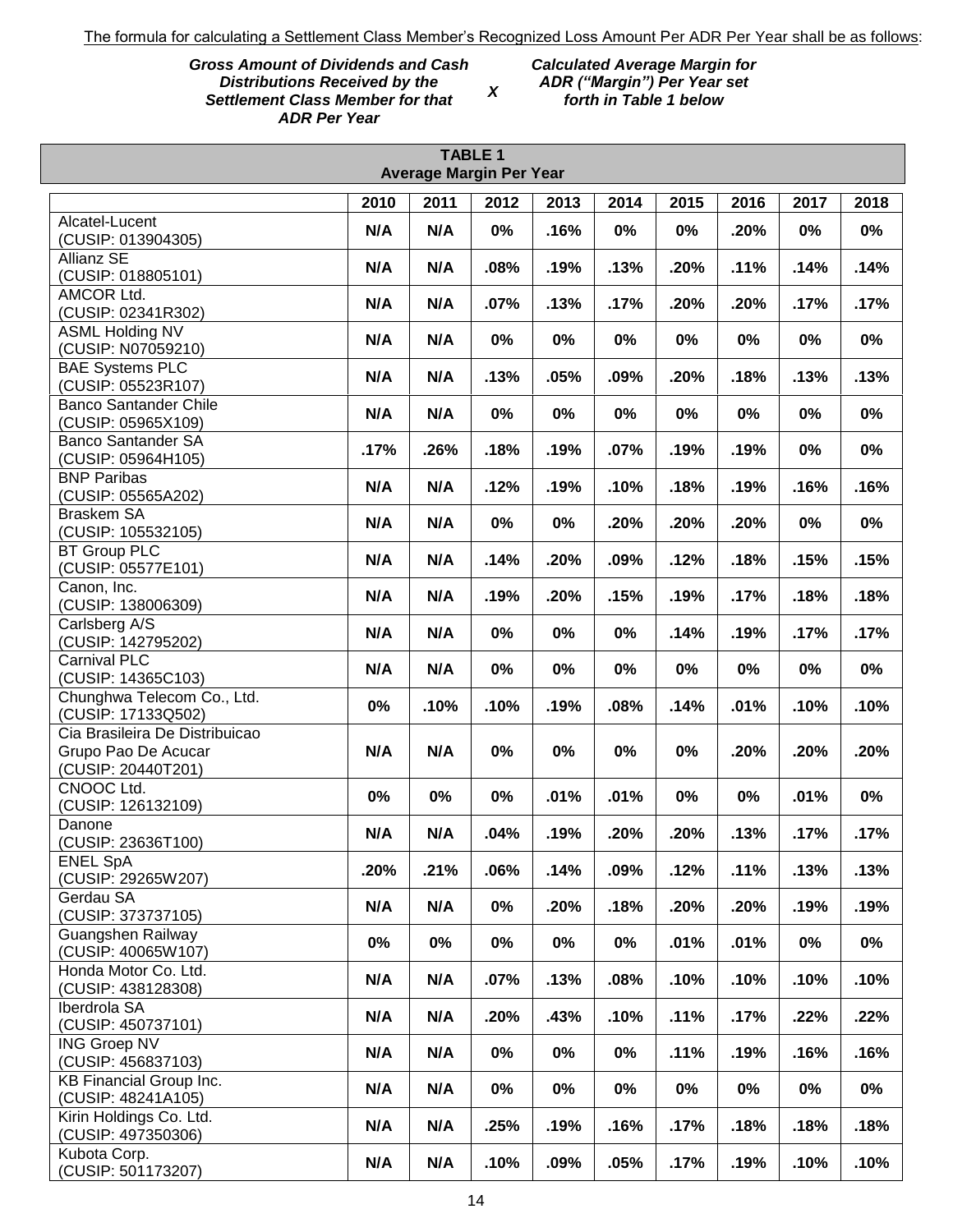|                                                                | 2010 | 2011 | 2012  | 2013  | 2014  | 2015 | 2016  | 2017  | 2018  |
|----------------------------------------------------------------|------|------|-------|-------|-------|------|-------|-------|-------|
| Lafarge<br>(CUSIP: 505861401)                                  | N/A  | N/A  | 0%    | .20%  | .03%  | .19% | 0%    | 0%    | 0%    |
| Nippon Telegraph & Telephone Corp.<br>(CUSIP: 654624105)       | 0%   | .07% | .08%  | .16%  | .10%  | .16% | .20%  | .13%  | .13%  |
| Nissan Motor Co. Ltd.<br>(CUSIP: 654744408)                    | N/A  | N/A  | .07%  | .19%  | .15%  | .05% | .20%  | .15%  | .15%  |
| Novartis A.G.<br>(CUSIP: 66987V109)                            | 0%   | .21% | .10%  | .16%  | .12%  | .20% | .20%  | .17%  | .17%  |
| Novo Nordisk A/S<br>(CUSIP: 670100205)                         | 0%   | 0%   | 0%    | .20%  | .13%  | .10% | .12%  | .11%  | .11%  |
| <b>OMV AG</b><br>(CUSIP: 670875509)                            | N/A  | N/A  | 0%    | .20%  | .15%  | .19% | .20%  | .18%  | .18%  |
| Panasonic Corp.<br>(CUSIP: 69832A205)                          | N/A  | N/A  | .10%  | .20%  | .20%  | .16% | .20%  | .17%  | .17%  |
| <b>Prudential PLC</b><br>(CUSIP: 74435K204)                    | 0%   | .14% | .14%  | .20%  | .13%  | .18% | .08%  | .14%  | .14%  |
| <b>Reckitt Benckiser Group PLC</b><br>(CUSIP: 756255204)       | N/A  | N/A  | 0%    | .20%  | .16%  | .20% | .18%  | .18%  | .18%  |
| Rio Tinto PLC<br>(CUSIP: 767204100)                            | 0%   | 0%   | 0%    | 0%    | 0%    | 0%   | 0%    | 0%    | 0%    |
| Roche Holding AG /<br>Roche Holding Ltd.<br>(CUSIP: 771195104) | N/A  | N/A  | 0%    | .20%  | .19%  | .01% | .02%  | .14%  | .14%  |
| Rolls-Royce Holdings PLC<br>(CUSIP: 775781206)                 | N/A  | N/A  | 0%    | 0%    | 0%    | 0%   | .17%  | .17%  | .17%  |
| <b>SABMiller PLC</b><br>(CUSIP: 78572M105)                     | N/A  | N/A  | 0%    | .20%  | .04%  | .06% | .06%  | .06%  | .06%  |
| Sanofi<br>(CUSIP: 80105N105)                                   | 0%   | .30% | 0%    | .20%  | .17%  | .18% | .19%  | .20%  | .20%  |
| Sony Corp.<br>(CUSIP: 835699307)                               | N/A  | N/A  | .11%  | .08%  | 0%    | 0%   | 0%    | 0%    | 0%    |
| <b>STMicroelectronics NV</b><br>(CUSIP: 861012102)             | N/A  | N/A  | 0%    | 0%    | 0%    | 0%   | $0\%$ | 0%    | 0%    |
| Swedbank AB<br>(CUSIP: 870195104)                              | N/A  | N/A  | 0%    | 0%    | .20%  | .20% | .20%  | 0%    | 0%    |
| <b>Telenor ASA</b><br>(CUSIP: 87944W105)                       | N/A  | N/A  | .33%  | .20%  | .03%  | .20% | .14%  | .16%  | .16%  |
| Teva Pharmaceutical Industries Ltd.<br>(CUSIP: 881624209)      | N/A  | N/A  | $0\%$ | $0\%$ | $0\%$ | 0%   | $0\%$ | $0\%$ | $0\%$ |
| TIM Participações SA<br>(CUSIP: 88706P205)                     | N/A  | N/A  | $0\%$ | .20%  | .20%  | .20% | .20%  | .20%  | .20%  |
| Tokio Marine Holdings Inc.<br>(CUSIP: 889094108)               | N/A  | N/A  | .09%  | .20%  | .10%  | .17% | .19%  | .14%  | .14%  |
| <b>TOTAL SA</b><br>(CUSIP: 89151E109)                          | N/A  | N/A  | $0\%$ | $0\%$ | .19%  | .19% | .13%  | .17%  | .17%  |
| Vale S.A.<br>(CUSIP: 91912E105)                                | 0%   | .43% | .31%  | .20%  | .20%  | .20% | $0\%$ | 0%    | 0%    |
| Vale S.A. - Pref<br>(CUSIP: 91912E204)                         | 0%   | .43% | .31%  | .20%  | .20%  | .20% | $0\%$ | 0%    | 0%    |
| Valeo SA<br>(CUSIP: 919134304)                                 | N/A  | N/A  | .04%  | .20%  | $0\%$ | .08% | .20%  | .14%  | .14%  |
| Volkswagen AG<br>(CUSIP: 928662303)                            | N/A  | N/A  | $0\%$ | .20%  | .04%  | .19% | .07%  | .14%  | .14%  |
| Volkswagen AG - Pref<br>(CUSIP: 928662402)                     | 0%   | 0%   | $0\%$ | .20%  | .04%  | .19% | .07%  | .14%  | .14%  |
| Yara International ASA<br>(CUSIP: 984851204)                   | N/A  | N/A  | $0\%$ | .20%  | .20%  | .11% | .20%  | .18%  | .18%  |